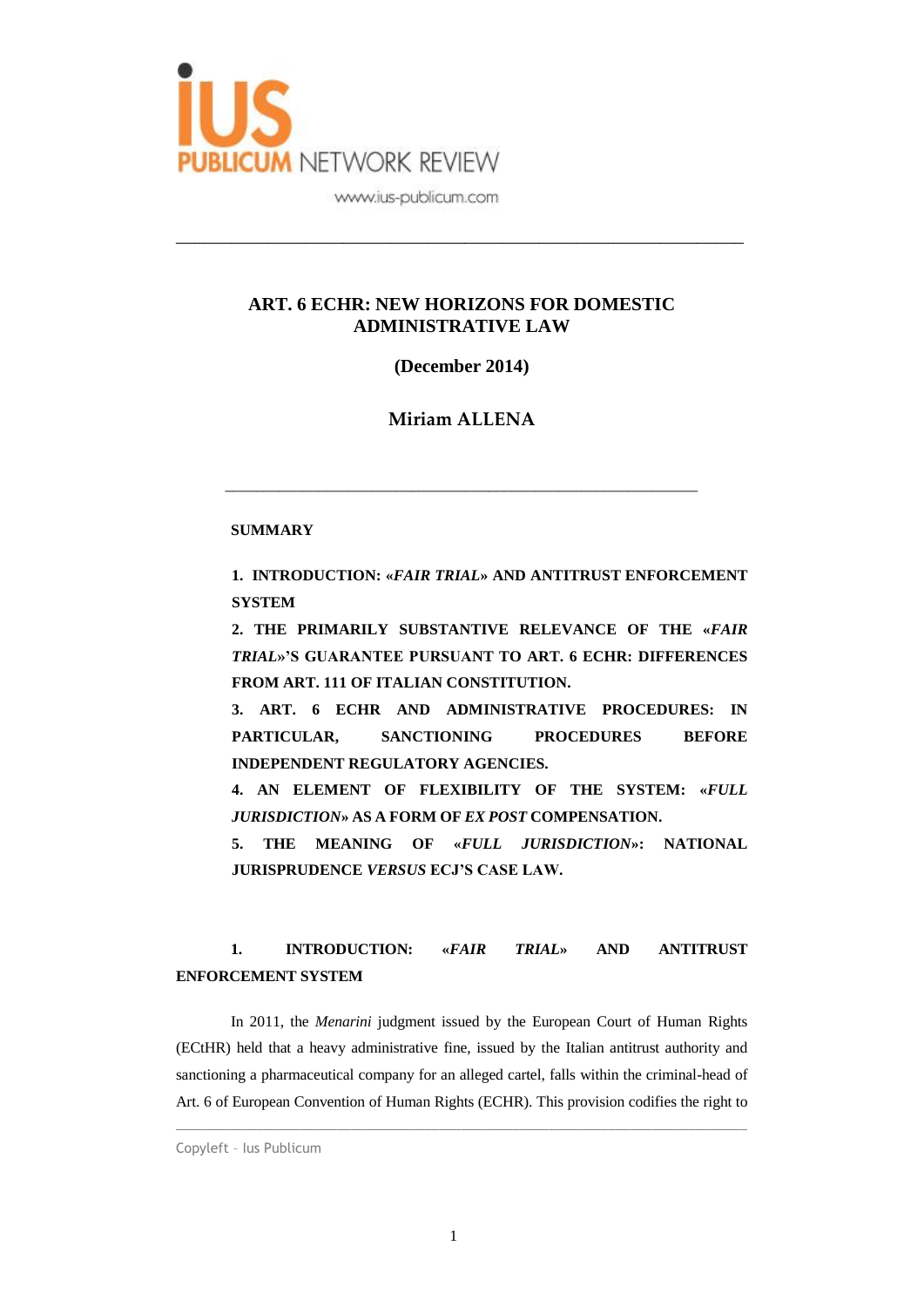

a fair trial and in its § 1 provides that: «*In the determination of his civil rights and obligations or of any criminal charge against him, everyone is entitled to a fair and public hearing within a reasonable time by an independent and impartial tribunal established by law*». 1

\_\_\_\_\_\_\_\_\_\_\_\_\_\_\_\_\_\_\_\_\_\_\_\_\_\_\_\_\_\_\_\_\_\_\_\_\_\_\_\_\_\_\_\_\_\_\_\_\_\_\_\_\_\_\_\_\_\_\_\_\_

In the above mentioned case, the judges in Strasbourg clarified that article 6 ECHR, in principle, does not preclude a criminal sanction from being imposed by an administrative body, provided that, in such case, «*there is a possibility of appeal before a judicial body with full jurisdiction*».

The *Menarini* ruling ended a long debate concerning the applicability of the guarantees provided for under art. 6 ECHR to fines applied for antitrust law violations.

This outcome was not unpredictable: on the contrary, it was a well expectable one, especially considering the principles elaborated by the ECtHR case-law (starting from *Engel* judgment of 1976<sup>2</sup>). In fact, the administrative fine inflicted in the case mainly served for a

2 In the leading case *Engel and Others v. the Netherlands* (App. no 5100/71, 5101/71, 5102/71) (1976), ECtHR §§ 81-82, concerning a sanction (inflicted to some members of the armed forces) classified in the Netherlands as disciplinary, the Strasbourg Court identified three criteria in order to establish whether an offence is «*criminal*» in the sense of Art. 6 ECHR: the classification of the offence in the law of the respondent state (however, this

 $\_$  ,  $\_$  ,  $\_$  ,  $\_$  ,  $\_$  ,  $\_$  ,  $\_$  ,  $\_$  ,  $\_$  ,  $\_$  ,  $\_$  ,  $\_$  ,  $\_$  ,  $\_$  ,  $\_$  ,  $\_$  ,  $\_$  ,  $\_$  ,  $\_$  ,  $\_$  ,  $\_$  ,  $\_$  ,  $\_$  ,  $\_$  ,  $\_$  ,  $\_$  ,  $\_$  ,  $\_$  ,  $\_$  ,  $\_$  ,  $\_$  ,  $\_$  ,  $\_$  ,  $\_$  ,  $\_$  ,  $\_$  ,  $\_$  ,

<sup>&</sup>lt;sup>1</sup> See *Menarini Diagnostics s.r.l. v. Italy* (App. no 43509/08) (2011), ECtHR § 42. For a comment on this judgment see T. BOMBOIS, 'L'Arrệt Menarini c. Italie de la Cour Européenne des Droits de l'Homme – Droit antitrust, champ pénale et contrộle de pleine jurisdiction', 47 Cahiers de Droit Européen, 2011, 541; A.E. BASILICO, 'Il controllo del giudice amministrativo sulle sanzioni antitrust e l'art. 6 CEDU', *Rivista telematica giuridica dell'associazione dei costituzionalisti*, n. 4/2011; M. BONCKERS, A. VALLERY, 'Business as usual after Menarini?', *Mlex Magazine*, 3(1), 2012, 44; M. ABENHAÏM, 'Quel droit au juge en matière de cartels?', *Revue trimestrelle de droit européen*, 2012, 117. Art. 6 ECHR § 1, second part, reads as follows: «*Judgment shall be pronounced publicly but the press and public may be excluded from all or part of the trial in the interest of morals, public order or national security in a democratic society, where the interests of juveniles or the protection of the private life of the parties so require, or the extent strictly necessary in the opinion of the court in special circumstances where publicity would prejudice the interests of justice*». The following paragraphs of this provision, specifically regarding criminal matters, identify a set of principles aiming at ensuring parties that a decision related to them is assumed in accordance with certain procedural guarantees.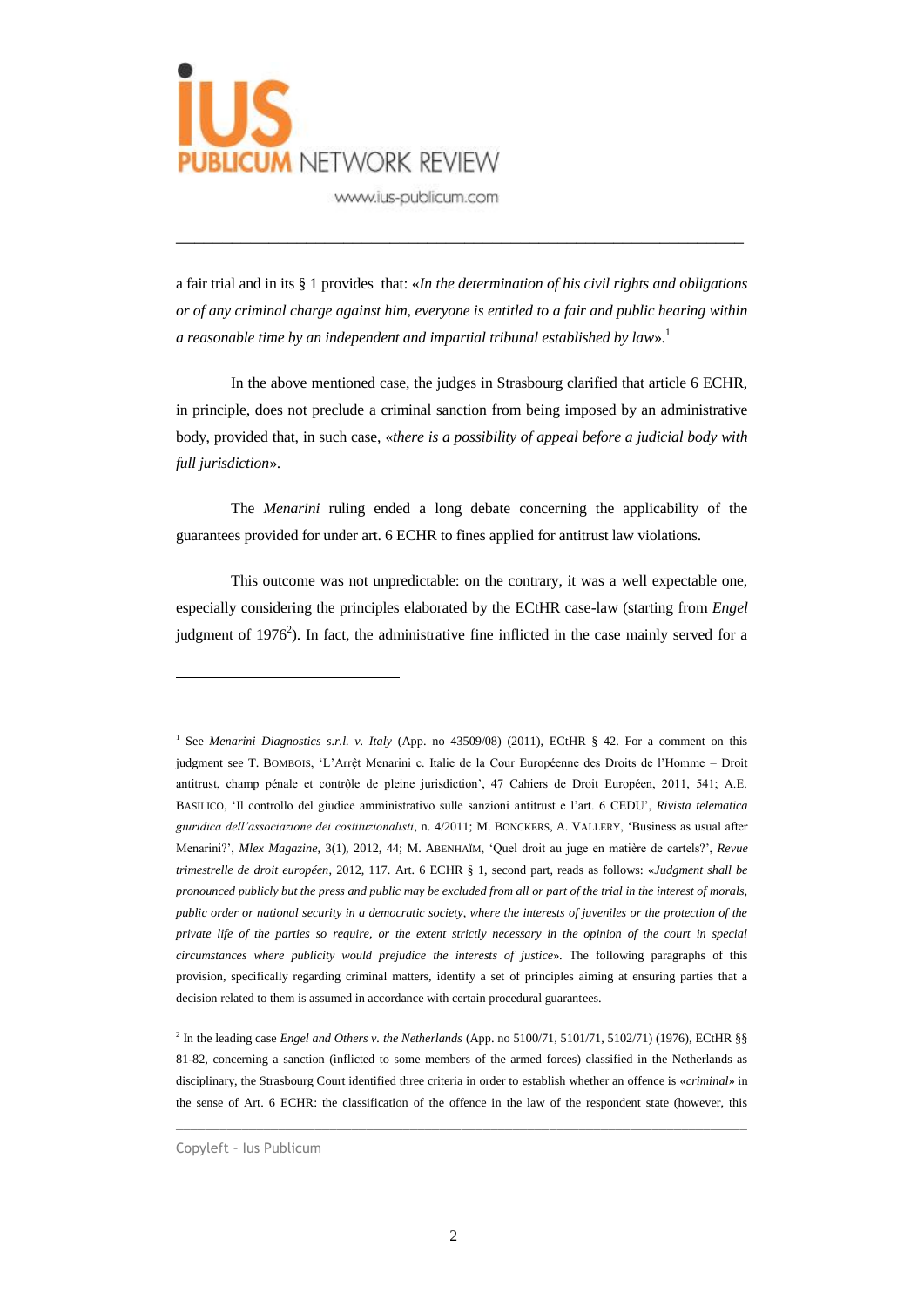

punitive and deterring purpose (although not entirely disjoint from a concrete pursue of public interest) and it was certainly serious as to the possible financial consequences.

\_\_\_\_\_\_\_\_\_\_\_\_\_\_\_\_\_\_\_\_\_\_\_\_\_\_\_\_\_\_\_\_\_\_\_\_\_\_\_\_\_\_\_\_\_\_\_\_\_\_\_\_\_\_\_\_\_\_\_\_\_

Furthermore, another specific precedent was issued in 2010, whereby a fine inflicted by the French Antitrust Authority was classified as «criminal» by the ECtHR.<sup>3</sup>

Previously, the European Court of Justice (ECJ) had showed to be aware of the case law of the Strasbourg Court and to consider it binding for EU law by virtue of the rank of «*general principles of European Community Law*» of the fundamental rights codified by ECHR: indeed, in the *Spector Photo* case of 2009, the ECJ qualified as «*criminal*», within the meaning given to such word by the convention, an administrative fine applied by the Belgian Commission for Banking, Finance and Insurance.<sup>4</sup>

However, it was only as a result of *Menarini* judgment that the Court of Justice's position became fully clear: in two rulings of 2013, it affirmed, on one side, the criminal nature, pursuant of Art. 6 ECHR, of antirust fines inflicted by European Commission; and, on the other side (as «*the principle of effective judicial protection is a general principle of* 

indication has only a formal and relative value and provides no more than a starting point); the nature of the offence; and the degree of severity of the penalty that the applicant risks incurring. The second and the third criteria are alternative and not necessarily cumulative but a cumulative approach can be adopted where neither criteria by itself is conclusive (see further par. 2).

3 See *Compagnie des gaz de petrole Primagaz c. France* (App. no 29613/08) (2010), ECtHR §§ 29-32: in the case at stake, Article 6 ECHR was deemed to be applicable to some procedures brought by the Authority responsible for competition consumer affairs and fraud prevention in which the premises of the legal entity suspected of anticompetitive practices were searched for the purpose of verifying a possible antitrust breach. Previously, see *Fortum Corporation v. Finland* (App. no 32559/96) (2003) ECtHR § 40, where the applicability of Art. 6 to an antitrust procedure brought by the Finnish competition office was not challenged by the parties.

4 See *Spector Photo Group NV C. Commissie voor het Banck-Financie en Assurantiewezen* (case C-45/08) (2009) § 42, concerning administrative sanctions inflicted by the Belgian Commission for Banking Finance and Insurance to Spector Photo Group SV (and one of his managers) for insider dealings.

 $\_$  ,  $\_$  ,  $\_$  ,  $\_$  ,  $\_$  ,  $\_$  ,  $\_$  ,  $\_$  ,  $\_$  ,  $\_$  ,  $\_$  ,  $\_$  ,  $\_$  ,  $\_$  ,  $\_$  ,  $\_$  ,  $\_$  ,  $\_$  ,  $\_$  ,  $\_$  ,  $\_$  ,  $\_$  ,  $\_$  ,  $\_$  ,  $\_$  ,  $\_$  ,  $\_$  ,  $\_$  ,  $\_$  ,  $\_$  ,  $\_$  ,  $\_$  ,  $\_$  ,  $\_$  ,  $\_$  ,  $\_$  ,  $\_$  ,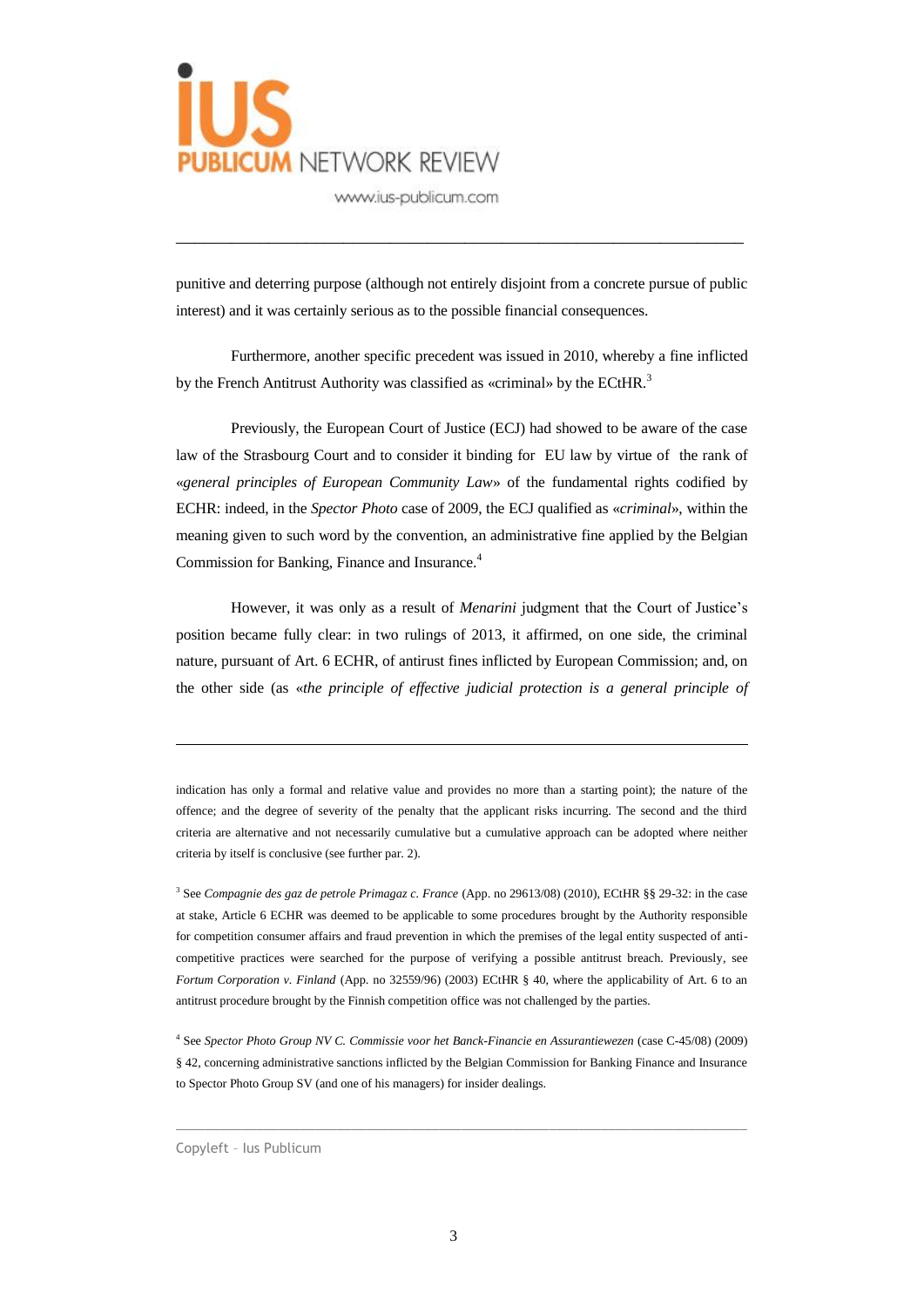

*European Union law to which expression is now given by Article 47 of the Charter of fundamental rights and which corresponds, in European Union law, to Article 6(1) of the ECHR*») it wondered whether its judicial review was in accordance with the canon of «*full jurisdiction*». 5

\_\_\_\_\_\_\_\_\_\_\_\_\_\_\_\_\_\_\_\_\_\_\_\_\_\_\_\_\_\_\_\_\_\_\_\_\_\_\_\_\_\_\_\_\_\_\_\_\_\_\_\_\_\_\_\_\_\_\_\_\_

Therefore, these developments confirm the peculiar importance of Art. 6 ECHR and of Strasbourg jurisprudence for the Italian system of administrative justice, as well - as we will explain - in terms of procedural rights that must be secured each time that the exercise of administrative power is directly decisive for the citizens (i.e. it affects their individual sphere).

On this regard, it is worth mentioning that ECHR has been fully "incorporated" into Italian law since 1955, pursuant to Law no. 848 of 1955 which conferred to the Convention the status of a domestic legislative Act. Moreover, in 2007, the Italian Constitutional Court

 $\overline{a}$ 

 $\_$  ,  $\_$  ,  $\_$  ,  $\_$  ,  $\_$  ,  $\_$  ,  $\_$  ,  $\_$  ,  $\_$  ,  $\_$  ,  $\_$  ,  $\_$  ,  $\_$  ,  $\_$  ,  $\_$  ,  $\_$  ,  $\_$  ,  $\_$  ,  $\_$  ,  $\_$  ,  $\_$  ,  $\_$  ,  $\_$  ,  $\_$  ,  $\_$  ,  $\_$  ,  $\_$  ,  $\_$  ,  $\_$  ,  $\_$  ,  $\_$  ,  $\_$  ,  $\_$  ,  $\_$  ,  $\_$  ,  $\_$  ,  $\_$  ,

<sup>5</sup> See *Kone Oyj v. European Commission* (case C-510/11 P) (2013) § 20 and, in similar terms, *Schindler Holding and Others v. Commission* (case C-501/11 P) (2013) § 36. Last, see *Marián Baláž*, *Grand Chamber* (case C-60/12) (2013) § 47. It is well known that most of the rights codified by ECHR are reflected by the corresponding rights of the Charter of Nice and, therefore, are already formally part of the EU legal system: for our purposes, suffice it to remember that, according to the «*Explanations relating to the Charter of Fundamental Rights*», the «*Right to an effective remedy and to a fair trial»* enshrined in Art. 47, § 2 of the Charter of Fundamental Rights of the European Union corresponds to the «*Right to a fair trial*», enshrined in Art. 6 CEDU. See further art. 52, § 3 of the Charter of Fundamental Rights according to which: «*so far as this Charter contains rights which correspond to rights guaranteed by the Convention for the Protection of Human Rights and Fundamental Freedoms, the meaning*  and scope of those rights shall be the same as those laid down by the said Convention. This provision shall not *prevent Union law providing more extensive protection*». On this topic, see M. D'Amico, 'Article 47 - Right to an Effective Remedy and to a Fair Trial', in W.B.T. Mock, G. Demuro (ed.), *Commentary on the Charter of Fundamental Rights of the European Union*, Carolina Academic Press, 2010, at 289. In general, on the relationships between ECHR and EU Charter of Fundamental Rights see J.P. Costa, 'The Relationship between the European Convention on Human Rights and European Union Law – A Jurisprudential Dialogue between the European Court of Human Rights and The European Court of Justice', in http://www.echr.coe.int: «*Through Article 52 § 3 the Charter refers explicitly to the substantive provisions of the Convention. The European Convention on Human Rights will determine the minimum level of protection required under the Charter. Thus, the Convention will indirectly become part of European Union law and not just one of the elements of the general principles of that law*».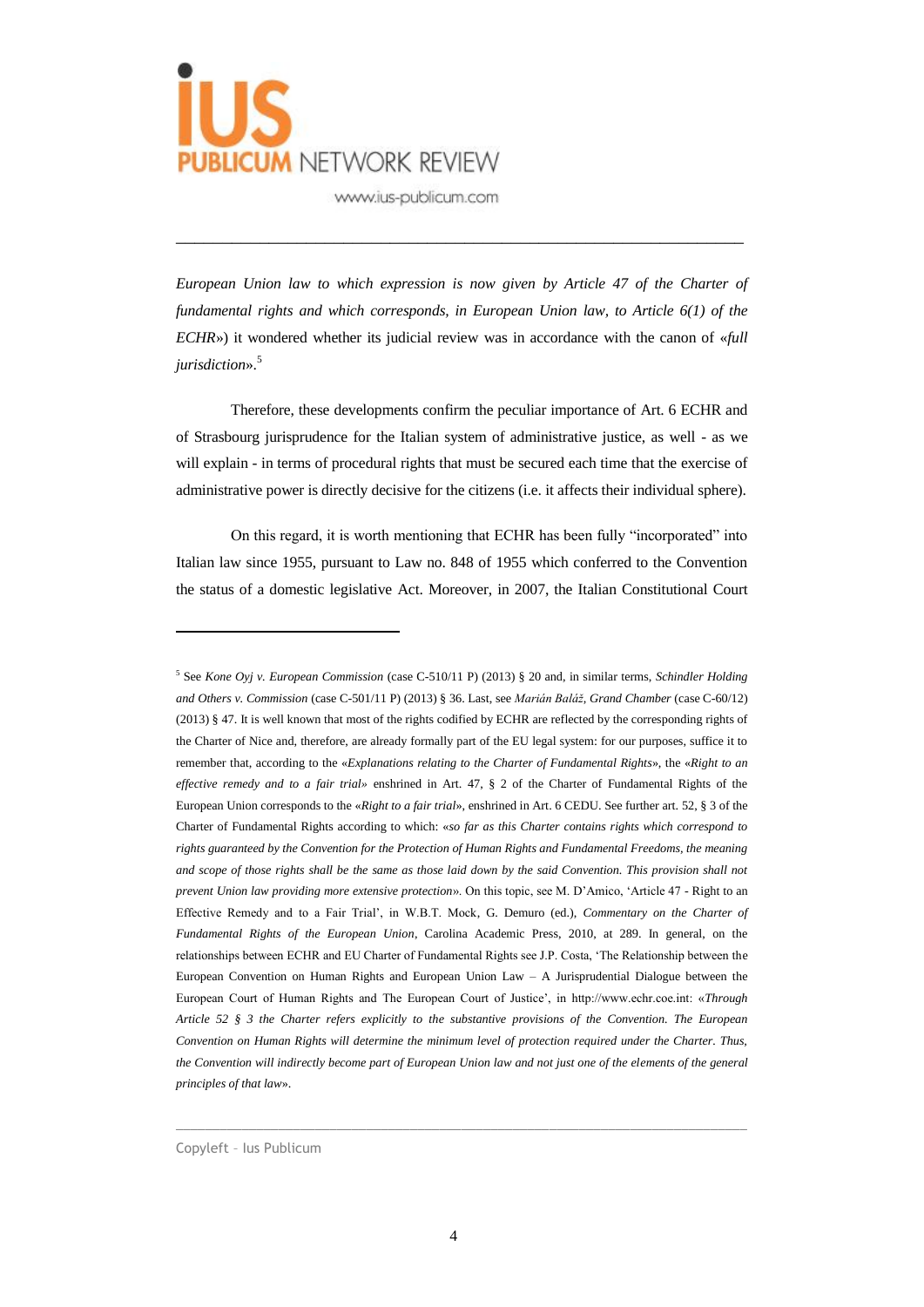

held that the Convention, as a living instrument, shall be considered as an integration to the Italian legal system and shall therefore be binding for the ordinary legislator, pursuant to art. 117, par. 1, of the Constitution providing that «*The legislative function is exercised by the State and the Regions, in compliance with the Constitution and the international and Community Law obligations*». A State or regional law in contrast with an established case law of the Court of Strasbourg is therefore unconstitutional, as it is constitutes a breach of Italy's international obligations.

\_\_\_\_\_\_\_\_\_\_\_\_\_\_\_\_\_\_\_\_\_\_\_\_\_\_\_\_\_\_\_\_\_\_\_\_\_\_\_\_\_\_\_\_\_\_\_\_\_\_\_\_\_\_\_\_\_\_\_\_\_

Nonetheless, ECHR is expected to soon formally become a part of the EU legal system, by virtue of the accession by EU into ECHR. Therefore, ECHR obligations will also assume the specific supremacy-primacy recognized to EU law.<sup>6</sup>

In the following paragraphs, we will focus on Art. 6 ECHR by trying, preliminary, to identify its proper scope of application in the field of administrative law: since, as to public law matters, the relevance of this provision is primarily of a substantive nature, we will explain, with the help of some examples, the extent to which the guarantees of «*fair trial*» can be achieved during the course of administrative procedures; furthermore, given that Art. 6 ECHR is applicable to administrative trials only if the previous administrative procedure does not satisfy said guarantees, we will examine the impact of this provision on administrative trials and, more specifically, on the judicial review performed by administrative judges.

The aim of this report is to provide a summary of the conclusions previously expressed by this Author in a book written in 2012, along with the description of the main developments in the Strasbourg, EU and domestic case law occurred in the meantime.<sup>7</sup>

 $\_$  ,  $\_$  ,  $\_$  ,  $\_$  ,  $\_$  ,  $\_$  ,  $\_$  ,  $\_$  ,  $\_$  ,  $\_$  ,  $\_$  ,  $\_$  ,  $\_$  ,  $\_$  ,  $\_$  ,  $\_$  ,  $\_$  ,  $\_$  ,  $\_$  ,  $\_$  ,  $\_$  ,  $\_$  ,  $\_$  ,  $\_$  ,  $\_$  ,  $\_$  ,  $\_$  ,  $\_$  ,  $\_$  ,  $\_$  ,  $\_$  ,  $\_$  ,  $\_$  ,  $\_$  ,  $\_$  ,  $\_$  ,  $\_$  ,

<sup>6</sup> See, on this topic, V. ZAGREBELSKY, 'La prevista adesione dell'Unione europea alla Convenzione europea dei diritti dell'uomo', http://www.europeanrights.eu (2012); P. MENGOZZI, 'Les caractéristiques spécifiques de l'Union européenne dans la perspective de son adhésion à la CEDH', *Dir. un. eur.* (1910) at 231.

<sup>7</sup> For further reference see M. Allena, *Art. 6 CEDU. Procedimento e processo amministrativo* (Napoli, 2012) where a more thorough analysis of the ECHR impact on the Italian administrative procedure and trial; see, further,

Copyleft – Ius Publicum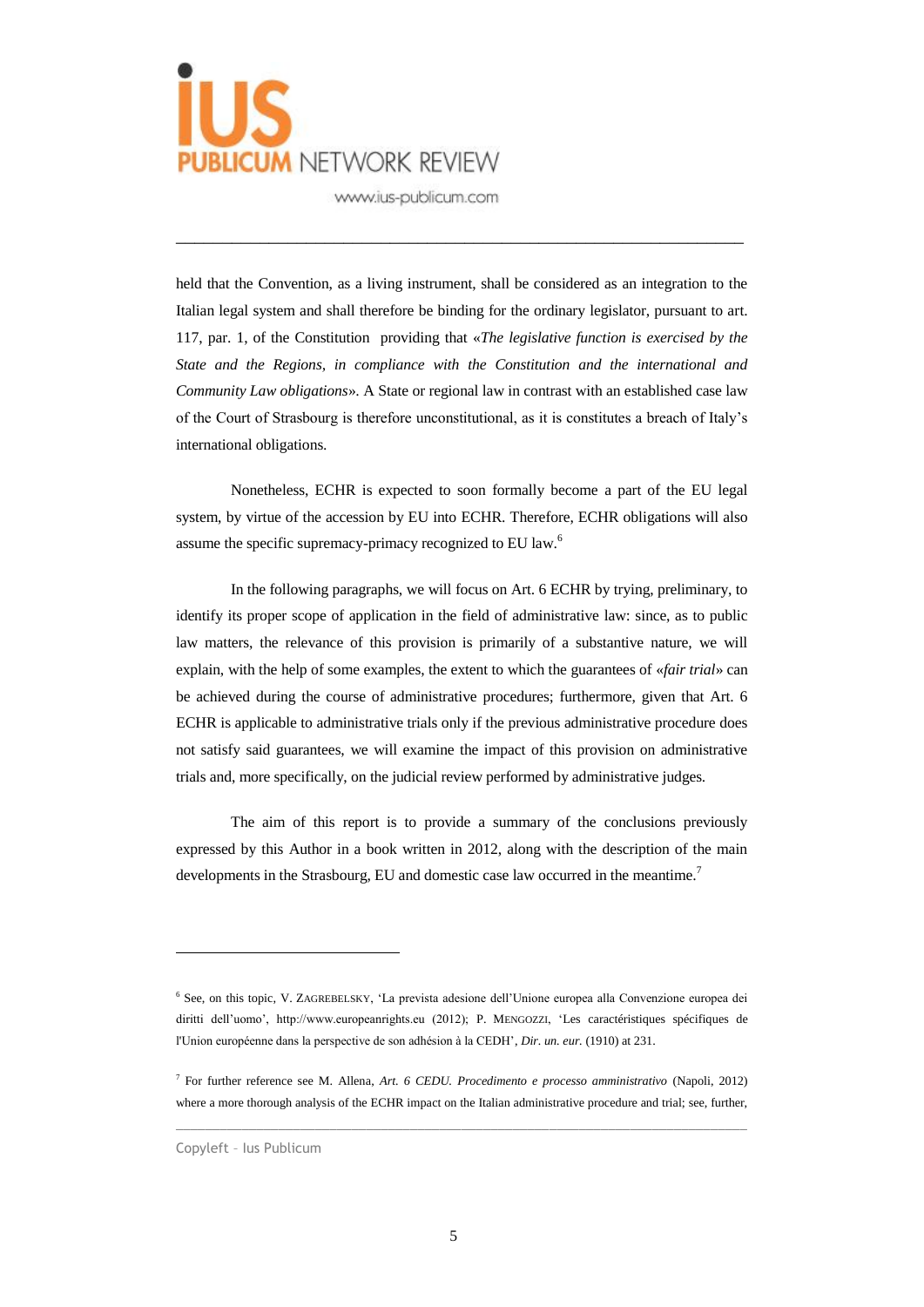

# **2. THE PRIMARILY SUBSTANTIVE RELEVANCE OF THE «***FAIR TRIAL***»'S GUARANTEE IN THE ART. 6 ECHR: differenCeS FROM art. 111 OF ITALIAN CONSTITUTION.**

\_\_\_\_\_\_\_\_\_\_\_\_\_\_\_\_\_\_\_\_\_\_\_\_\_\_\_\_\_\_\_\_\_\_\_\_\_\_\_\_\_\_\_\_\_\_\_\_\_\_\_\_\_\_\_\_\_\_\_\_\_

In order to reconstruct the proper scope of art. 6 ECHR it can be useful to make a comparison with art. 111 of the Italian Constitution, which – in the Italian legal system – codifies the so-called "due process of law" principle.

Even though sometimes these two provisions have been deemed equivalent, their purpose is, in fact, very different.

Said differences arise, firstly, as far as their respective subject-matters are concerned: indeed, Art. 111 of Italian Constitution governs only jurisdictional proceedings and its §§ 1 and 2 (whereby «*Jurisdiction is exercised through the due process regulated by law. All Court trials are conducted through adversarial proceedings and the parties are entitled to equal conditions before an impartial judge in third party position*») are applicable to any jurisdiction: either dealing with civil, criminal, administrative, constitutional or tax matters.

On the contrary, the literal interpretation of Art. 6 ECHR confirms that said provision only applies to cases involving «*the determination of civil rights and obligations*» or «*criminal charges*», therefore seemingly excluding administrative, tax and, most of all, public disputes.

M. Pacini, *Diritti umani e amministrazioni pubbliche* (Milano, 2012) and Id., 'Human rights and public administration', *www.ius-publicum.com*, 2012. For a later contribution about the conformity of the Italian administrative sanctioning system with the ECHR see F. Goisis, *La tutela del cittadino nei confronti delle sanzioni amministrative tra diritto nazionale ed europeo* (Torino, 2014). On this topic, see also S. Mirate, *Giustizia amministrativa e Convenzione europea dei diritti dell'uomo* (Milano, 2008); C. Focarelli, *Equo processo e Convenzione europea dei diritti dell'uomo: contributo alla determinazione dell'ambito di applicazione dell'art. 6 della Convenzione* (Padova, 2001).

 $\_$  ,  $\_$  ,  $\_$  ,  $\_$  ,  $\_$  ,  $\_$  ,  $\_$  ,  $\_$  ,  $\_$  ,  $\_$  ,  $\_$  ,  $\_$  ,  $\_$  ,  $\_$  ,  $\_$  ,  $\_$  ,  $\_$  ,  $\_$  ,  $\_$  ,  $\_$  ,  $\_$  ,  $\_$  ,  $\_$  ,  $\_$  ,  $\_$  ,  $\_$  ,  $\_$  ,  $\_$  ,  $\_$  ,  $\_$  ,  $\_$  ,  $\_$  ,  $\_$  ,  $\_$  ,  $\_$  ,  $\_$  ,  $\_$  ,

Copyleft – Ius Publicum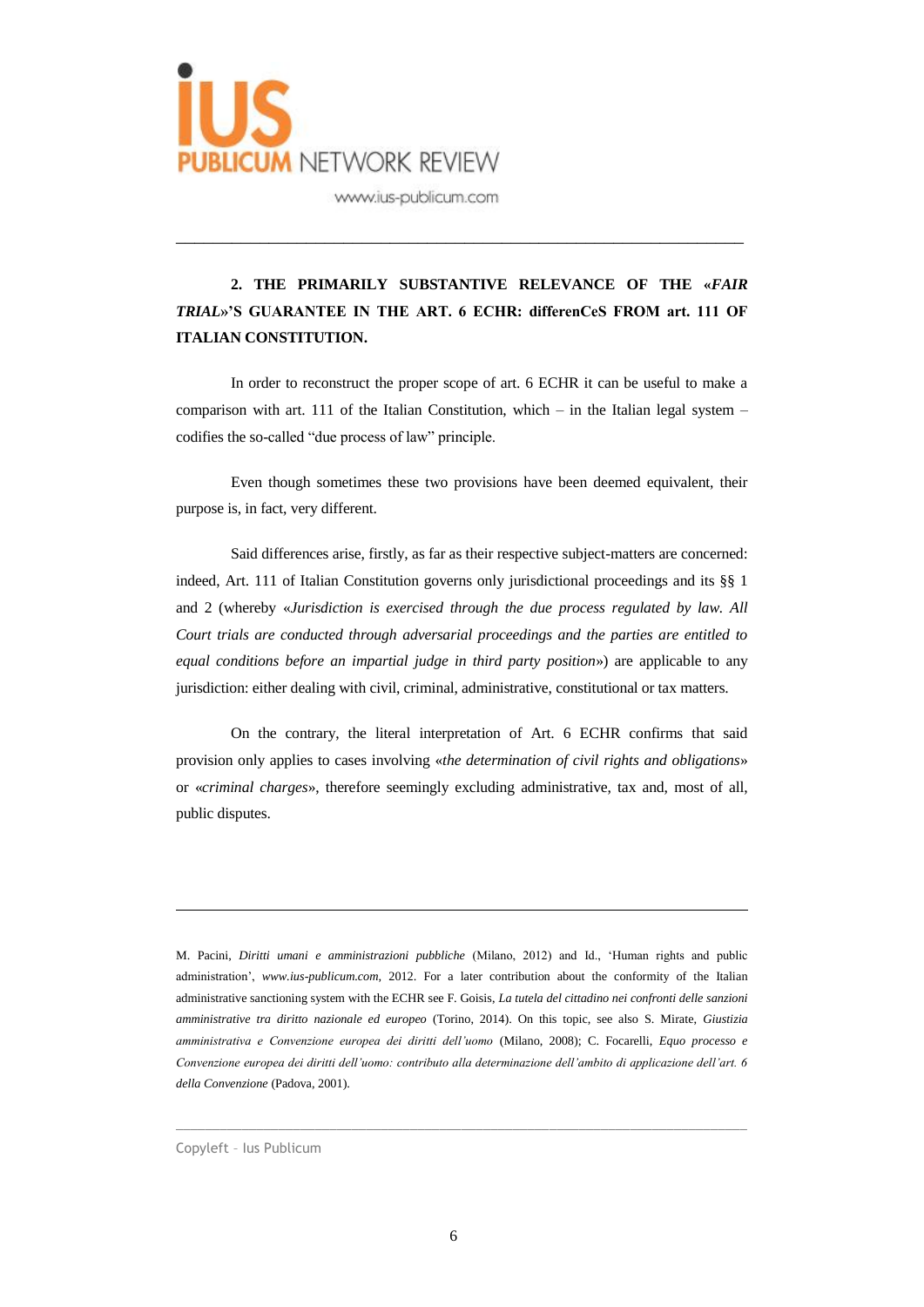

In fact, the drafters of the ECHR probably decided to exclude administrative matters from the sphere of application of the «*fair trial*» rule, their main concern being that excessive guarantees could have jeopardized the efficiency of the administrative action.

\_\_\_\_\_\_\_\_\_\_\_\_\_\_\_\_\_\_\_\_\_\_\_\_\_\_\_\_\_\_\_\_\_\_\_\_\_\_\_\_\_\_\_\_\_\_\_\_\_\_\_\_\_\_\_\_\_\_\_\_\_

However, since the Seventies of the last century, Art. 6 ECHR has gained a fundamental importance also in the field of administrative law and, as we have mentioned, for the administrative procedure (as opposed to administrative trial): this is mainly due to the circumstance that, over the years, the ECtHR has "redefined" the concepts included in Art. 6 ECHR, by adopting an autonomous convention meaning (i.e. independent from the categorizations employed by national legal systems of member States) of «*tribunal*», «*criminal charge*» and «*civil right and obligations*». 8

For this reason, first of all, the term «*tribunal*» shall be interpreted in a substantive matter, having exclusive regard to the functional profile, i.e. to the powers *de facto* exercised by a public body, rather than to its organizational profiles: in particular, this concept does not necessarily refer to a classical judicial body integrated into the standard judicial machinery of the relevant country (or to a body which might have some features in common with a proper judge, such as, for example, an independent administrative Authority). In this perspective, «*tribunal*» can define any person whose functions are of a public nature and, therefore, also an administrative authority endowed with the power to decide a «*criminal charge*» or to «*determine*» (i.e. to being directly decisive and binding on the subjective situation) «*civil rights and obligations*».

Similarly, the ECtHR held that the notions of «*criminal charge*» and «*civil rights and obligations*» should also be construed in a substantive manner.

 $\_$  ,  $\_$  ,  $\_$  ,  $\_$  ,  $\_$  ,  $\_$  ,  $\_$  ,  $\_$  ,  $\_$  ,  $\_$  ,  $\_$  ,  $\_$  ,  $\_$  ,  $\_$  ,  $\_$  ,  $\_$  ,  $\_$  ,  $\_$  ,  $\_$  ,  $\_$  ,  $\_$  ,  $\_$  ,  $\_$  ,  $\_$  ,  $\_$  ,  $\_$  ,  $\_$  ,  $\_$  ,  $\_$  ,  $\_$  ,  $\_$  ,  $\_$  ,  $\_$  ,  $\_$  ,  $\_$  ,  $\_$  ,  $\_$  ,

<sup>8</sup> See G. LETSAS, *A theory of interpretation of the European Convention on Human Rights* (Oxford, 2009) and 'The Truth in autonomous concepts: How to interpret the ECHR'*, Oxford Journ. Intern. Law,* 2004, at 279; F. SUDRE, 'Le recours aux notions autonomies', in F. SUDRE (ed.), *L'interprétation de la Convention européenne des droits de l'homme*, Bruxelles, 1998, at 93.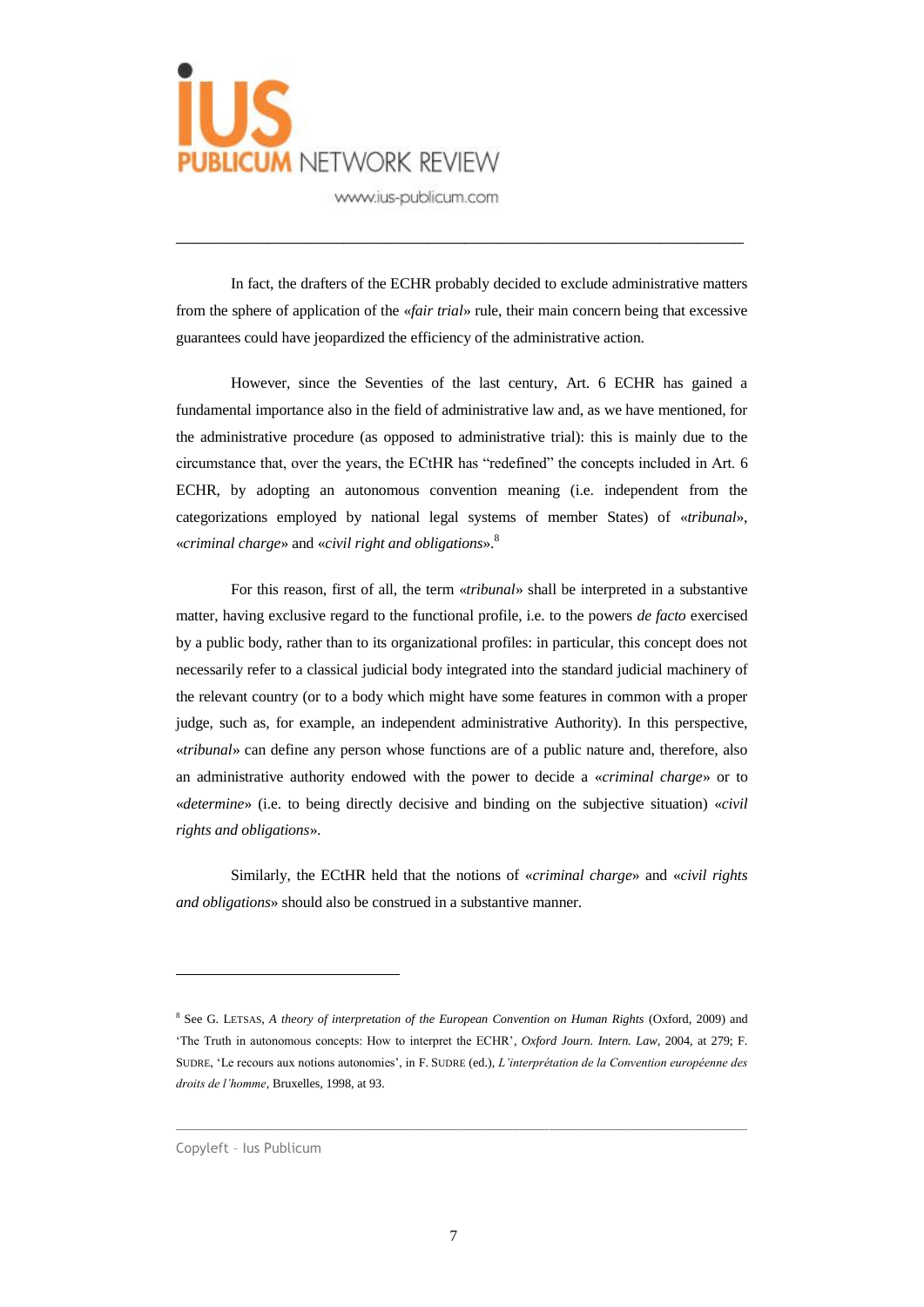

Therefore, the notion of «*criminal charge*» has been extended to certain punitive measures, capable of affecting the subjective sphere of the relevant individuals, irrespective of the classification (whether as criminal or administrative sanctions) given by the law of the contracting parties<sup>9</sup>.

\_\_\_\_\_\_\_\_\_\_\_\_\_\_\_\_\_\_\_\_\_\_\_\_\_\_\_\_\_\_\_\_\_\_\_\_\_\_\_\_\_\_\_\_\_\_\_\_\_\_\_\_\_\_\_\_\_\_\_\_\_

Accordingly, pecuniary administrative fines governed by Italian law no. 689/1981 fall within the criminal head of Art. 6 ECHR: and this is true for both fines imposed in relation to violations of traffic regulations<sup>10</sup> and for the more serious fines imposed by Independent Regulatory Agencies.<sup>11</sup>

However, even a number of administrative orders of an interdictory nature, commonly classified by domestic law as ordinary administrative decision restricting the legal position of the citizens for the purpose of pursuing the specific public interest can, under certain conditions, fall within the definition of «*criminal*» pursuant to Art. 6 ECHR,<sup>12</sup>

 $\overline{a}$ 

<sup>11</sup> The different Acts that regulate Italian independent Regulatory Agencies refer to Law no 689/ that represents the general legislative framework of any administrative fine in Italy.

<sup>12</sup> See, for example, *Matyjec v. Polland* (App. no 38184/03) (2006) where the ECtHR qualified as «*criminal*» the sanction of dismissal from public functions exercised (and the prevention from applying for the posts in question for a period of 10 years) applicable to anyone who had submitted an untrue declaration about his cooperation with the State's security services during the Communist regimes: «*It is true that neither imprisonment nor a fine can be imposed on someone who has been found to have submitted a false declaration. Nevertheless, the Court notes that the prohibition on practising certain professions (political or legal) for a long period of time may have a very serious impact on a person, depriving him or her of the possibility of continuing professional life. This may be well deserved, having regard to the historical context in Poland, but it does not alter the assessment of the seriousness* 

 $\_$  ,  $\_$  ,  $\_$  ,  $\_$  ,  $\_$  ,  $\_$  ,  $\_$  ,  $\_$  ,  $\_$  ,  $\_$  ,  $\_$  ,  $\_$  ,  $\_$  ,  $\_$  ,  $\_$  ,  $\_$  ,  $\_$  ,  $\_$  ,  $\_$  ,  $\_$  ,  $\_$  ,  $\_$  ,  $\_$  ,  $\_$  ,  $\_$  ,  $\_$  ,  $\_$  ,  $\_$  ,  $\_$  ,  $\_$  ,  $\_$  ,  $\_$  ,  $\_$  ,  $\_$  ,  $\_$  ,  $\_$  ,  $\_$  ,

Copyleft – Ius Publicum

<sup>9</sup> See *Engel* cited above.

<sup>&</sup>lt;sup>10</sup> One of the first cases related to traffic regulation was  $\ddot{O}ztiirk$  v. Germany (App. no 8544/79) (1984) ECtHR § 53 ss.; with specific reference to the Italian system see *Varuzza v. Italy* (App. no 35260/97) (1999) ECtHR, where the applicant was fined 62.000 Lire for speeding. It is worth noting that the Strasbourg Court, when called to establish whether an administrative fine should be considered as «*criminal in nature*», considers the gravity of the sanction in relation to the economic situation and to the income of the defendant: for this reason, also a sanction that in absolute terms does not appear particularly severe can fall within the criminal-head of Art. 6 ECHR.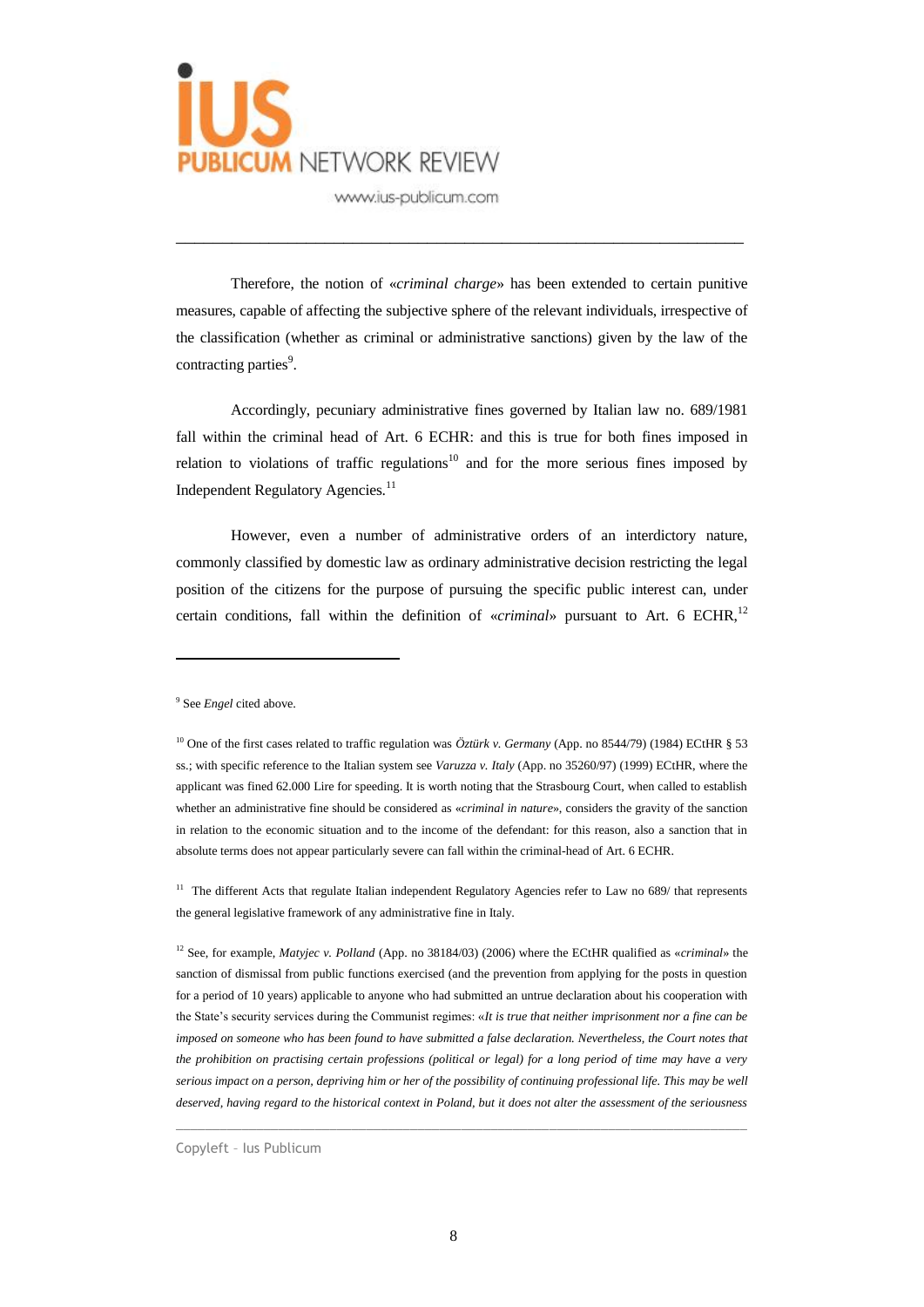

because, according to a well established Strasbourg case law, the two requirements of punitive character and seriousness shall be considered as alternative and not necessarily cumulative (even though a cumulative approach can be adopted where separate analysis of each criterion does not make it possible to reach a clear conclusion as to the existence of a «*criminal charge*»).

\_\_\_\_\_\_\_\_\_\_\_\_\_\_\_\_\_\_\_\_\_\_\_\_\_\_\_\_\_\_\_\_\_\_\_\_\_\_\_\_\_\_\_\_\_\_\_\_\_\_\_\_\_\_\_\_\_\_\_\_\_

As a result, on one side, seriousness is not an essential element, wherever a sanction is in itself punitive and deterrent in nature<sup>13</sup>; and, on the other side, even a sanction without any punitive and deterrent purpose can be «*criminal*» and therefore fall under Art. 6 ECHR in all cases when said sanction has serious consequences on citizens.

In other words, when facing the question as to whether a specific administrative decision can be «*criminal*» within the meaning of Art. 6 ECHR, the Court of Strasbourg decided to completely disregard national (domestic) categories. Indeed, formal qualification that certain acts received in their domestic legal system is conclusive only for the purpose of extending the applicability of ECHR provisions, so to increase the overall set of guaranties for the citizens (since the *Engel* decision the Court has mentioned the idea that «*the autonomy of the concept of "criminal" operates, as it were, one way only»*).<sup>14</sup>

*of the imposed sanction. This sanction should thus be regarded as having at least partly punitive and deterrent character*».

<sup>13</sup> See *Ziliberberg v. Moldova* (App. no. 61821/00) (2005) ECtHR § 34, concerning a fine inflicted to a student who had attended a demonstration unauthorized by public authorities: in this case the ECtHR affirmed the criminal nature of the sanction on the argument that «*the applicant was fined MDL 36 (the equivalent of EUR 3.17 at the time), which constituted over 60% of his monthly income and that he faced a maximum penalty of MDL 90 (the equivalent of EUR 7.94 at the time)*».

<sup>14</sup> As a consequence, if the applicable national law classifies the offence as *«criminal»*, it is automatically as such also for the purpose of Art. 6. See *Engel* cited above, § 81: «*The Convention without any doubt allows the States, in the performance of their function as guardians of the public interest, to maintain or establish a distinction between criminal law and disciplinary law, and to draw the dividing line, but only subject to certain conditions. The Convention leaves the States free to designate as a criminal offence an act or omission not constituting the* 

 $\_$  ,  $\_$  ,  $\_$  ,  $\_$  ,  $\_$  ,  $\_$  ,  $\_$  ,  $\_$  ,  $\_$  ,  $\_$  ,  $\_$  ,  $\_$  ,  $\_$  ,  $\_$  ,  $\_$  ,  $\_$  ,  $\_$  ,  $\_$  ,  $\_$  ,  $\_$  ,  $\_$  ,  $\_$  ,  $\_$  ,  $\_$  ,  $\_$  ,  $\_$  ,  $\_$  ,  $\_$  ,  $\_$  ,  $\_$  ,  $\_$  ,  $\_$  ,  $\_$  ,  $\_$  ,  $\_$  ,  $\_$  ,  $\_$  ,

Copyleft – Ius Publicum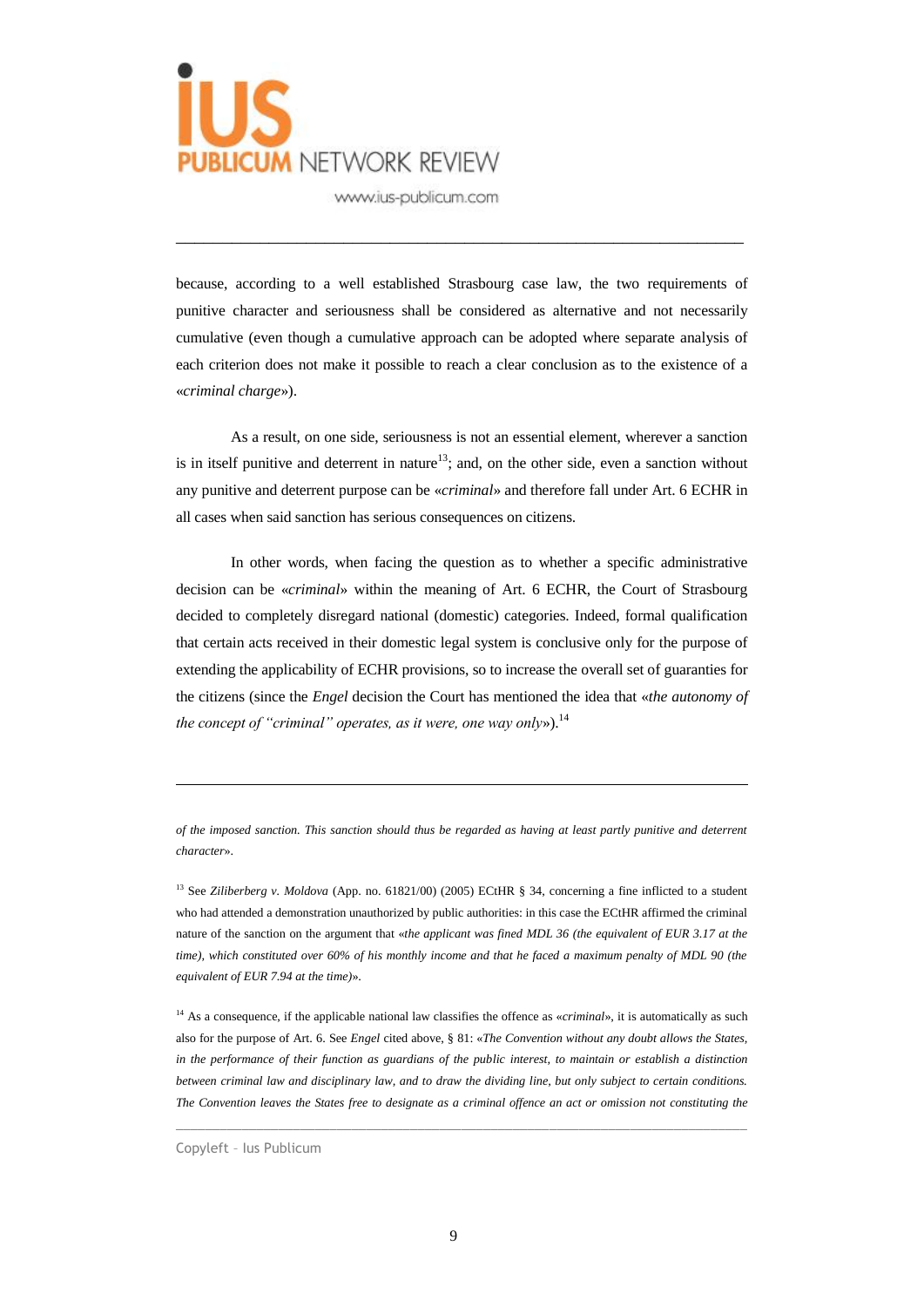

By contrast, formal criteria do not have any binding relevance if they lead to a limitation of the application of the Convention (this meaning that no particular relevance may be given to the circumstance that the domestic legal system qualifies certain sanctions as administrative or even does not recognize any nature as sanction to a given administrative order if and to the extent that the measure at issue is punitive in nature).

\_\_\_\_\_\_\_\_\_\_\_\_\_\_\_\_\_\_\_\_\_\_\_\_\_\_\_\_\_\_\_\_\_\_\_\_\_\_\_\_\_\_\_\_\_\_\_\_\_\_\_\_\_\_\_\_\_\_\_\_\_

On the other hand, the same can be said of the wording «*determination of civil rights and obligation*» contained in Art. 6, which can covers any subjective position recognized by domestic legal systems also in cases when, pursuant to said systems, it falls within the administrative sphere: therefore, for example, a «*civil right*» within the meaning of the convention can also define legitimate expectations<sup>15</sup> or, most of all, public law rights<sup>16</sup>.

*normal exercise of one of the rights that it protects. This is made especially clear by Article 7. Such a choice, which has the effect of rendering applicable Articles 6 and 7, in principle escapes supervision by the Court. The converse choice, for its part, is subject to stricter rules. If the Contracting States were able at their discretion to classify an offence as disciplinary instead of criminal, or to prosecute the author of a "mixed" offence on the disciplinary rather than on the criminal plane, the operation of the fundamental clauses of Articles 6 and 7 would be subordinated to their sovereign will. A latitude extending thus far might lead to results incompatible with the purpose and object of the Convention*».

<sup>15</sup> See *Mennitto v. Italy* (App. no 33804/96) (2000) ECtHR § 27, whereby the applicant claimed to receive from the local public health services an allowance recognized by the Regional Law to families taking care of disabled members of their household directly in their own homes.

<sup>16</sup> See *König v. Germany* (App. no 6232/73) (1978) ECtHR § 90, concerning the withdrawal of an authorization to run a medical clinic where the ECtHR said: «*If the case concerns a dispute between an individual and a public authority, whether the latter had acted as a private person or in its sovereign capacity is therefore not conclusive*». See also *Benthem v. the Netherlands* (App. no 8848/80) (1985) ECtHR §§ 34-35 where the ECtHR said: «*The concept of "civil rights and obligations" cannot be interpreted solely by reference to the domestic law of the respondent State. Furthermore, Article 6 does not cover only private-law disputes in the traditional sense that is disputes between individuals or between an individual and the State to the extent that the latter had been acting as a private person, subject to private law and not in its sovereign capacity. Accordingly, the character of the legislation which governs how the matter is to be determined and that of the authority which is invested with jurisdiction in the matter are of little consequence: the latter may be an ordinary court, [an] administrative body,* 

 $\_$  ,  $\_$  ,  $\_$  ,  $\_$  ,  $\_$  ,  $\_$  ,  $\_$  ,  $\_$  ,  $\_$  ,  $\_$  ,  $\_$  ,  $\_$  ,  $\_$  ,  $\_$  ,  $\_$  ,  $\_$  ,  $\_$  ,  $\_$  ,  $\_$  ,  $\_$  ,  $\_$  ,  $\_$  ,  $\_$  ,  $\_$  ,  $\_$  ,  $\_$  ,  $\_$  ,  $\_$  ,  $\_$  ,  $\_$  ,  $\_$  ,  $\_$  ,  $\_$  ,  $\_$  ,  $\_$  ,  $\_$  ,  $\_$  ,

Copyleft – Ius Publicum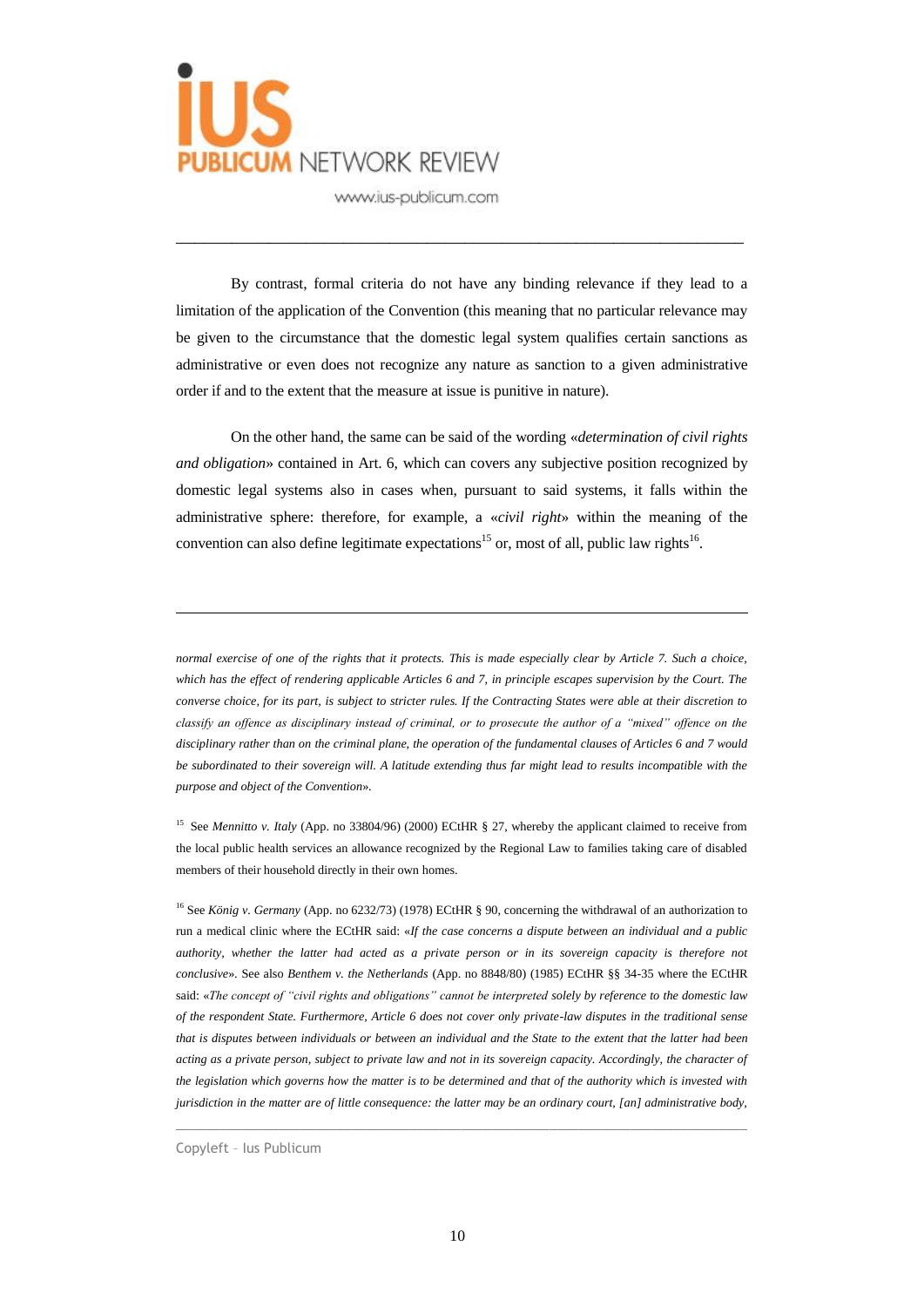

In practice, «*civil rights and obligations*» as identified by the ECtHR seem to essentially have a monetary nature, as they mainly refer to pecuniary claim *vis à vis* public administrations or, in any case, regard administrative orders immediately affecting the capability of the recipient to produce income (for example, it is pacific that that the following may be qualified as administrative measures determining «*civil rights*»: permits required to carry out an economic activity and their revocations<sup>17</sup>; planning permissions<sup>18</sup>, public  $\text{concessions}^{19}$ ; disciplinary procedure resulting in the suspension from medical or legal practice $20$ ).

\_\_\_\_\_\_\_\_\_\_\_\_\_\_\_\_\_\_\_\_\_\_\_\_\_\_\_\_\_\_\_\_\_\_\_\_\_\_\_\_\_\_\_\_\_\_\_\_\_\_\_\_\_\_\_\_\_\_\_\_\_

*etc. […] Only the character of the right at issue is relevant* ». On the applicability of Art. 6 of administrative procedures see P. Craig, 'The Human Right Act, Article 6 and Procedural Rights', *Public law*, 2003, 753; C. Forsyth, 'Procedural Justice in Administrative Proceedings and art. 6(1) of European Convention on Human Rights and Fundamental Freedoms', in Cambridge Law Journ., 2003, 244; F.J. Rodriguez Pontón, *Las articulación de las garantías administrativas y jurisdiccionales en el sistema del CEDH*, Cizur Menor (Navarra), 2005. In Italy, S. Cassese, 'Le basi costituzionali', in Id. (ed.), *Trattato di diritto amministrativo, Diritto amministrativo generale* (Milano, 2003), I, 173, at 239; G. della Cananea, *Al di là dei confini statuali. Principi generali del diritto pubblico globale* (Bologna, 2009) at 27; F. Goisis, 'Garanzie procedimentali e Convenzione europea per la tutela dei diritti dell'uomo', *Dir. proc. amm.*, 2009, 1338; M. Cocconi, 'Il giusto procedimento come banco di prova di un'integrazione delle garanzie procedurali a livello europeo', *Riv. it. dir. pubbl. com*., 2010, 1127; S. Mirate, 'The right to be heard: equa riparazione e giusto procedimento amministrativo nella giurisprudenza CEDU', *Resp. civ. e previd.*, 2011, 542, at 554 ss.

<sup>17</sup> See *König v. Germany*, cited above; *Pudas v. Sweden* (App. no 10426/83) (1987) ECtHR, concerning the withdrawal of a taxi traffic license to carry passengers on specified interurban routes.

<sup>18</sup> See *Morscher v. Austria* (App. no 54039/00) (2004) ECtHR, concerning a planning permission: in this case the administrative act at issue has been thought to affect a «*civil right*», in particular, the *ius aedificandi*.

<sup>19</sup> See *Tsfayo v. the United Kingdom* (App. no 60860/00) (2006) ECtHR, concerning the withdrawal of an housing accommodation.

<sup>20</sup> See *Le Compte, Van Leuven et De Meyere c. Belgique*, *Grand Chamber* (App. no 6878/75 and 7238/75) (1981) ECtHR, concerning a suspension, for disciplinary reasons, from medical activity.

 $\_$  ,  $\_$  ,  $\_$  ,  $\_$  ,  $\_$  ,  $\_$  ,  $\_$  ,  $\_$  ,  $\_$  ,  $\_$  ,  $\_$  ,  $\_$  ,  $\_$  ,  $\_$  ,  $\_$  ,  $\_$  ,  $\_$  ,  $\_$  ,  $\_$  ,  $\_$  ,  $\_$  ,  $\_$  ,  $\_$  ,  $\_$  ,  $\_$  ,  $\_$  ,  $\_$  ,  $\_$  ,  $\_$  ,  $\_$  ,  $\_$  ,  $\_$  ,  $\_$  ,  $\_$  ,  $\_$  ,  $\_$  ,  $\_$  ,

Copyleft – Ius Publicum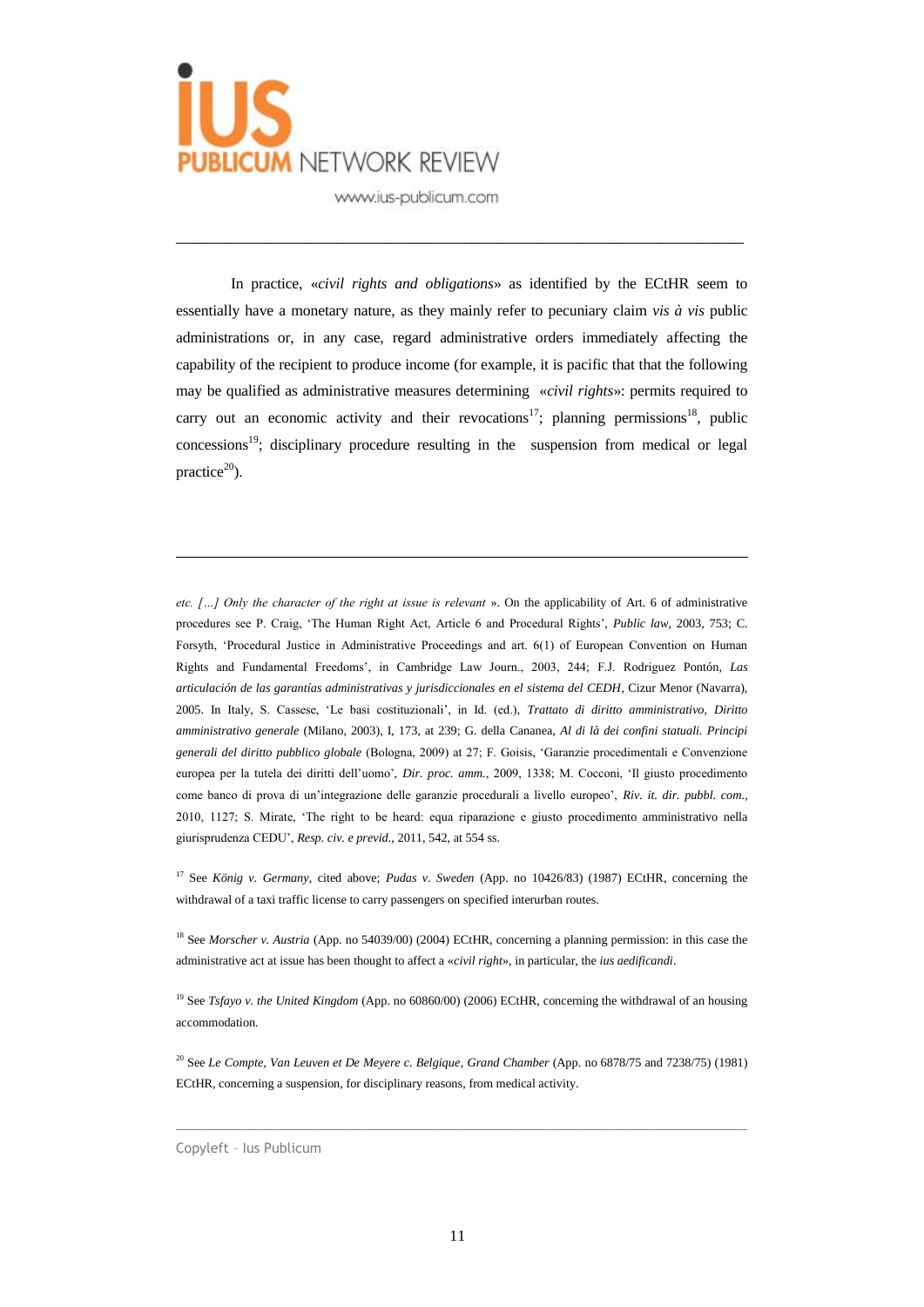

However, the economic nature of the rights concerned is not always required: there are some cases whereby this profile is only indirectly present (for example, Strasbourg Court held that «*civil rights*» include (a) the request of a student to be enrolled in the University, although the applicant's action is seeking the setting-aside of public-law regulations<sup>21</sup>; (b) the expectation of the bidder not to be discriminated in a public tender<sup>22</sup> and, also, (c) the claim concerning the restrictions to which the applicant was allegedly subjected as a result of his being placed in the special prison regime for membership of a mafia-type criminal organization $^{23}$ ).

\_\_\_\_\_\_\_\_\_\_\_\_\_\_\_\_\_\_\_\_\_\_\_\_\_\_\_\_\_\_\_\_\_\_\_\_\_\_\_\_\_\_\_\_\_\_\_\_\_\_\_\_\_\_\_\_\_\_\_\_\_

In conclusion, the "independent" meaning of «*tribunal*», «*criminal charge*» and «*civil right and obligations*» led the Strasbourg Court to extend the scope of application of Art. 6 ECHR well beyond the formal scope of criminal and civil law, as well as of criminal and civil procedural law: in fact, a large number of administrative procedures (regulated in Italian law by Act n. 241/1990) may be deemed to be covered by this provision. Therefore, it is during the infringement procedure or in any other kind of the administrative procedure that the guarantees descending from the fair trial right are to be enjoyed.<sup>24</sup>

<sup>23</sup> See, i.e., ECtHR, *Enea v. Italy*, *Grand Chamber* (App. no 74912/01) (2009) ECtHR §§ 97-98.

<sup>24</sup> In this sense, the ECtHR seems to have put in practice the famous observation of Hans Kelsen, *General Theory of Law and State* (Harvard, 1945) at 278, according to which «*there is nothing to prevent us from giving the public administration, insofar as it exercises a judicial function, the same organization and procedure as have the courts. Sanctions are coercive acts, and sanction inflicted upon individuals by administrative organs are certainly encroachments upon the property, freedom, and even life of the citizens. If the constitution prescribes that no interference with the property, freedom or life of the individual may take place except by "due process of law" this*  does not necessarily entail a monopoly of the courts on the judicial function. The administrative procedure in *which a judicial function is exercised can be formed in such a way that it corresponds to the ideal of "due process of law"*».

 $\_$  ,  $\_$  ,  $\_$  ,  $\_$  ,  $\_$  ,  $\_$  ,  $\_$  ,  $\_$  ,  $\_$  ,  $\_$  ,  $\_$  ,  $\_$  ,  $\_$  ,  $\_$  ,  $\_$  ,  $\_$  ,  $\_$  ,  $\_$  ,  $\_$  ,  $\_$  ,  $\_$  ,  $\_$  ,  $\_$  ,  $\_$  ,  $\_$  ,  $\_$  ,  $\_$  ,  $\_$  ,  $\_$  ,  $\_$  ,  $\_$  ,  $\_$  ,  $\_$  ,  $\_$  ,  $\_$  ,  $\_$  ,  $\_$  ,

Copyleft – Ius Publicum

<sup>21</sup> See *Emine Araç v. Turkey* (App. no 9907/02) (2008) ECtHR, § 20.

<sup>22</sup> See *Tinnelly & Sons Ltd and Others and McElduff and Others v. the United Kingdom* (App. no. 20390/92, 21322/92) (2008) ECtHR § 62.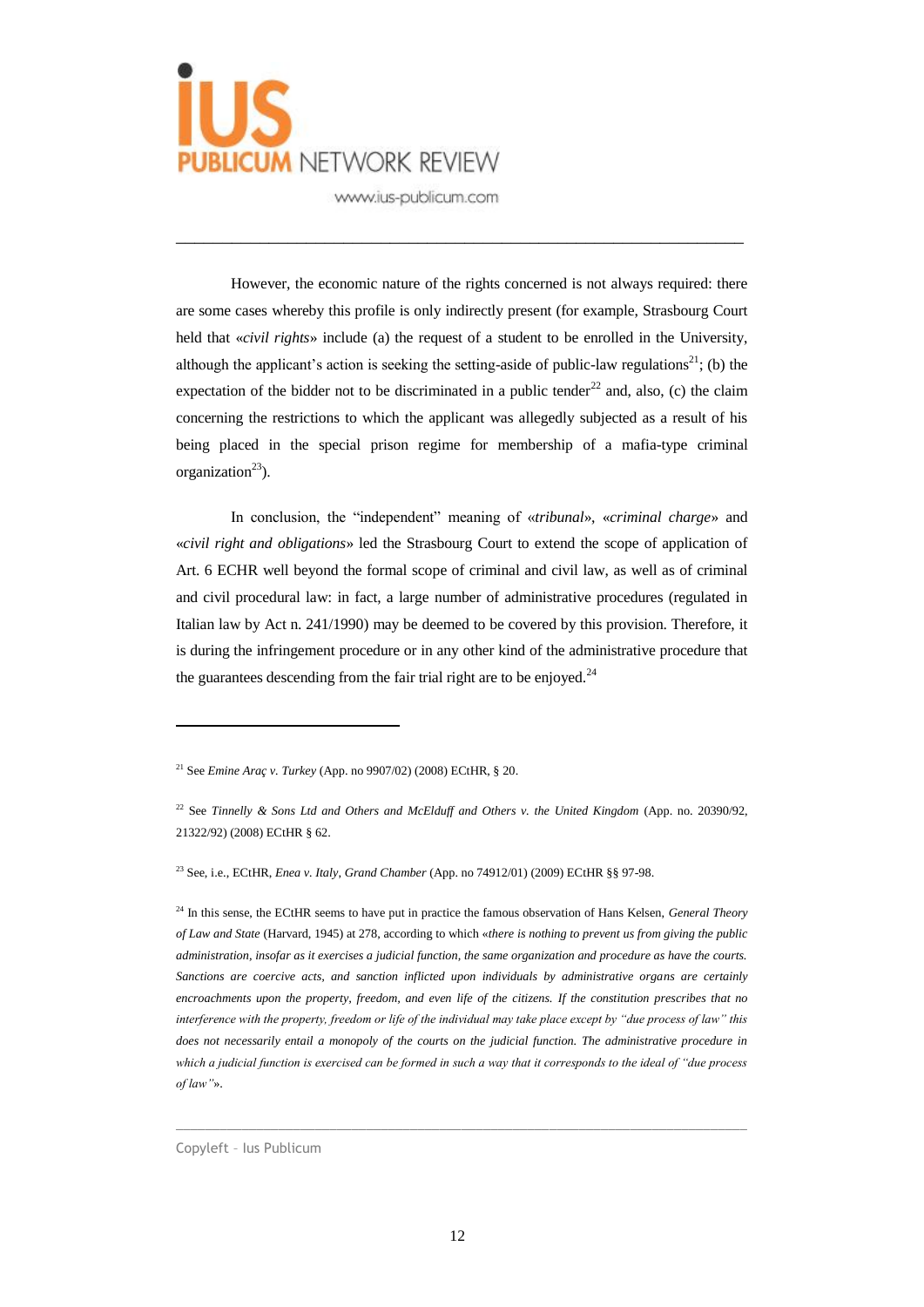

Also in this respect, thus, the scope of application of Art. 6 is not exactly the same as of the Art. 111 of Italian Constitution, this latter being a principle governing just the judicial phase (as opposed to the administrative one) $^{25}$ .

\_\_\_\_\_\_\_\_\_\_\_\_\_\_\_\_\_\_\_\_\_\_\_\_\_\_\_\_\_\_\_\_\_\_\_\_\_\_\_\_\_\_\_\_\_\_\_\_\_\_\_\_\_\_\_\_\_\_\_\_\_

On the contrary, Art. 6 ECHR, although originally deemed not applicable to the administrative law disputes, has started to apply, as a result of a functionalist concept of "jurisdiction", to substantive administrative matters (i.e. to the procedural phase) and, only ex post, to administrative trial (see *infra* par. 4).

## **3. ART. 6 ECHR AND ADMINISTRATIVE PROCEDURE: IN PARTICULAR, SANCTIONING PROCEDURES BEFORE INDEPENDENT REGULATORY AGENCIES**

The applicability of art. 6 ECHR to administrative procedures is probably the most interesting manifestation of Strasbourg's case law: the idea that the guarantees of «*fair trial*» should be fully applied whenever the subjective position of a citizen is affected, regardless of the formal qualification of the ongoing proceedings, is really innovative for the Italian law system.

 $\_$  ,  $\_$  ,  $\_$  ,  $\_$  ,  $\_$  ,  $\_$  ,  $\_$  ,  $\_$  ,  $\_$  ,  $\_$  ,  $\_$  ,  $\_$  ,  $\_$  ,  $\_$  ,  $\_$  ,  $\_$  ,  $\_$  ,  $\_$  ,  $\_$  ,  $\_$  ,  $\_$  ,  $\_$  ,  $\_$  ,  $\_$  ,  $\_$  ,  $\_$  ,  $\_$  ,  $\_$  ,  $\_$  ,  $\_$  ,  $\_$  ,  $\_$  ,  $\_$  ,  $\_$  ,  $\_$  ,  $\_$  ,  $\_$  ,

Copyleft – Ius Publicum

<sup>&</sup>lt;sup>25</sup> This is the established position of the Italian constitutional Court: see, for example, judgment n. 20/2009,  $\S$  4 of the reasoning, in which the Court excluded the relevance of Art. 24, 113 and 111 of Constitution (i.e. the provisions regarding the 'fair trial') because allegedly applicable only to a trial: the case concerned the legitimacy of the Bar Examinations Act in which was not provided for the duty to give reasons about the result of the bar examination. This position was reaffirmed by the Supreme Court in the judgment 20935/2009 (concerning the same case then decided by the ECtHR in the *Grande Stevens* judgment), § 5.2 of the reasoning: in this case, the Court argued that the administrative sanctioning procedure of the Consob was in line with the standard of fair procedure and the equality of arms because Art. 24 and 111 of the Italian Constitution related exclusively to the trial.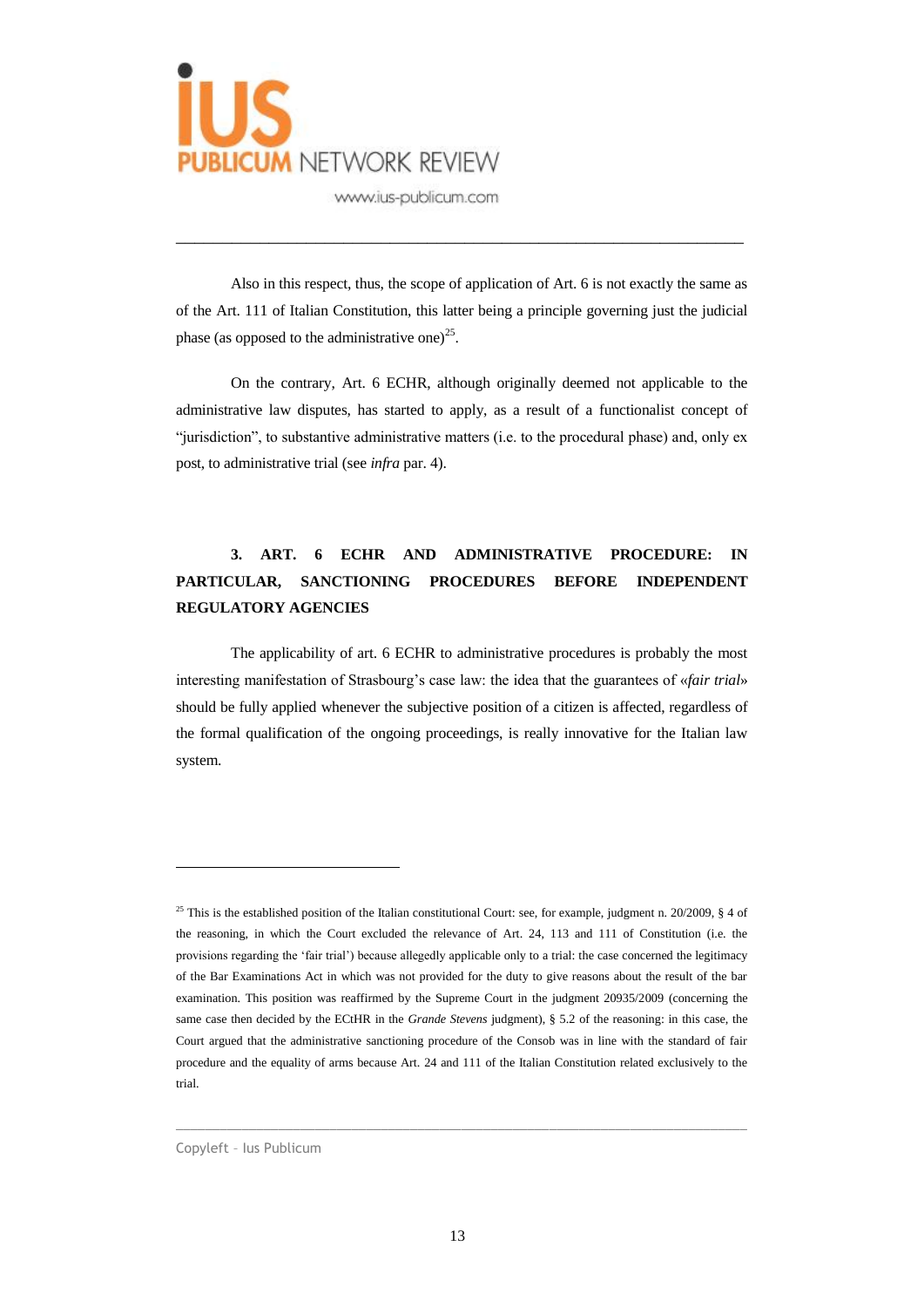

This means that administrative procedures, such as sanctioning procedures, should be adversarial and should guarantee an equality of arms (i.e. the opportunity for the parties to have knowledge of and comment on the observations filed or evidence adduced by the other party), a clear distinction among investigative and adjudicatory functions, the presumption of innocence, the availability for both parties of any relevant materials even where they are in the hands of public administration.

\_\_\_\_\_\_\_\_\_\_\_\_\_\_\_\_\_\_\_\_\_\_\_\_\_\_\_\_\_\_\_\_\_\_\_\_\_\_\_\_\_\_\_\_\_\_\_\_\_\_\_\_\_\_\_\_\_\_\_\_\_

This approach became more evident in some recent decisions of ECtHR concerning fines imposed by French and Italian Independent Regulatory Agencies: those sentences have had, not surprisingly, a strong resonance even in the media.

In 2009, in the *Dubus S.A. v. France* judgment, concerning the conformity of the sanctioning procedure with Art. 6 ECHR, Strasbourg's Court held that the composition of the Banking Commission, even though showing a certain separation between prosecution (the *Secrétariat Général*) and adjudicating organs (the *Commission*), did not achieve / accomplish a clear distinction among them: in fact, the investigative organ appeared to be dependent on the adjudicatory body organ from which it received instructions<sup>26</sup>.

As a way of implementing this ruling, in 2010, in France, a new Authority was created (the *Autorité de contrôl prudentiel*) with two clearly distinct organs<sup>27</sup>.

This case is particularly significant, especially if we consider that investigating offices in the Italian Independent Authorities are not more distinct from the adjudicatory body than the offices in the French Banking Commission: as a result, the same objection raised against the latter seems to be equally persuasive in relation to the former.

 $\overline{a}$ 

 $\_$  ,  $\_$  ,  $\_$  ,  $\_$  ,  $\_$  ,  $\_$  ,  $\_$  ,  $\_$  ,  $\_$  ,  $\_$  ,  $\_$  ,  $\_$  ,  $\_$  ,  $\_$  ,  $\_$  ,  $\_$  ,  $\_$  ,  $\_$  ,  $\_$  ,  $\_$  ,  $\_$  ,  $\_$  ,  $\_$  ,  $\_$  ,  $\_$  ,  $\_$  ,  $\_$  ,  $\_$  ,  $\_$  ,  $\_$  ,  $\_$  ,  $\_$  ,  $\_$  ,  $\_$  ,  $\_$  ,  $\_$  ,  $\_$  ,

<sup>26</sup> See *Dubus S.A.v. France* (App. no 5242/04) (2009) ECtHR, § 60

<sup>27</sup> See *Ordonnance* n. 2010-76, 21 of January 2010, Art. L. 612-4.

Copyleft – Ius Publicum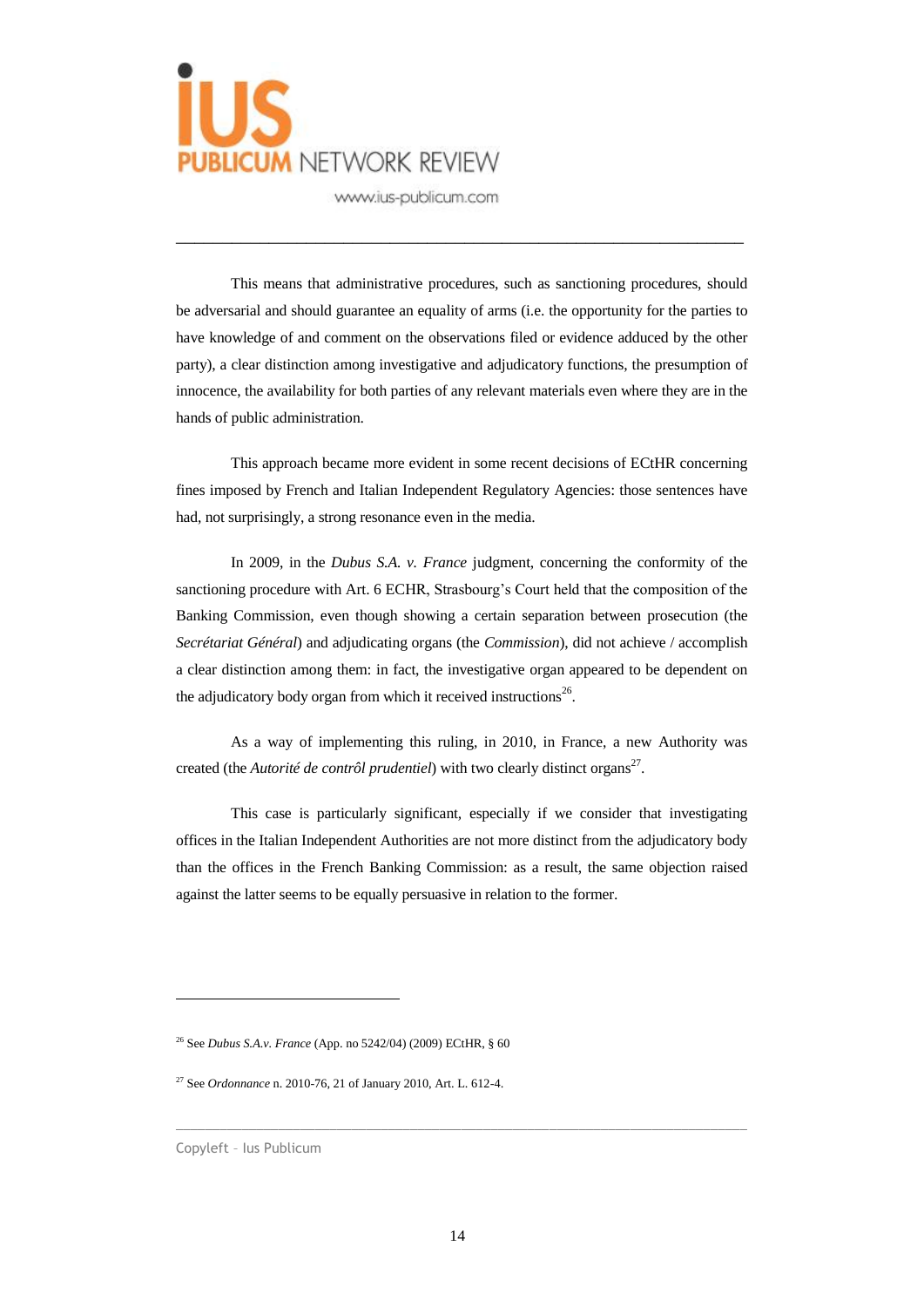

Moreover, the principle expressed by the ECtHR in the *Dubus* case has been largely reflected in the following French jurisprudence in relation to the meaning of the principle of separations of powers. For example, the *Conseil Constitutionel* recently declared the unconstitutionality of various provisions of the law on electronic telecommunications based on the argument that those last «*n'assurent pas la séparation au sein de l'Autorité entre, d'une part, les fonctions de poursuite et d'instruction des éventuels manquements et, d'autre part, les*  fonctions de jugement des mêmes manquements, méconnaissent le principe d'impartialité»<sup>28</sup>. Shortly before, the *Conseil Constitutionel* had considered some provisions concerning the sanctioning procedure of the Antitrust Authority (*Autorité de la concurrence*) as complying with the French Constitution and, after a careful analysis of the relevant discipline, had underlined that «*la saisine de l'Autorité de la concurrence n'opère pas de confusion entre les fonctions de poursuite et d'instruction et les pouvoirs de sanction*» 29 .

\_\_\_\_\_\_\_\_\_\_\_\_\_\_\_\_\_\_\_\_\_\_\_\_\_\_\_\_\_\_\_\_\_\_\_\_\_\_\_\_\_\_\_\_\_\_\_\_\_\_\_\_\_\_\_\_\_\_\_\_\_

Coming back to the Strasbourg jurisprudence, it is worth noting that in 2011, the Court held that the sanctioning procedure of another Independent Regulatory Agency, the Stock-exchange Supervisory Authority (the *Commission des opération de bourse* - COB), was not in line with Art. 6 ECHR due to the lack of the public hearing  $30$ .

Again in 2011, in the *Messier* case, the ECtHR clarified that the administrative phase of the sanctioning procedure of the COB shall be adversarial and in line with the principle of equality of arms. This means, according to the European judges, not only that the defense must be given the opportunity to have knowledge of and comment on the observation filed and the evidence adduced by the other party, but also that the prosecution authority should

 $\overline{a}$ 

 $\_$  , and the set of the set of the set of the set of the set of the set of the set of the set of the set of the set of the set of the set of the set of the set of the set of the set of the set of the set of the set of th

<sup>28</sup> *Décision* n. 2013-331 QPC, 5 July 2013.

<sup>29</sup> *Décision* n. 2012-280 QPC, 12 October 2012.

<sup>30</sup> See 30183/06, *Vernes c. France* (App. no 30183/06) (2011) ECtHR, § 31.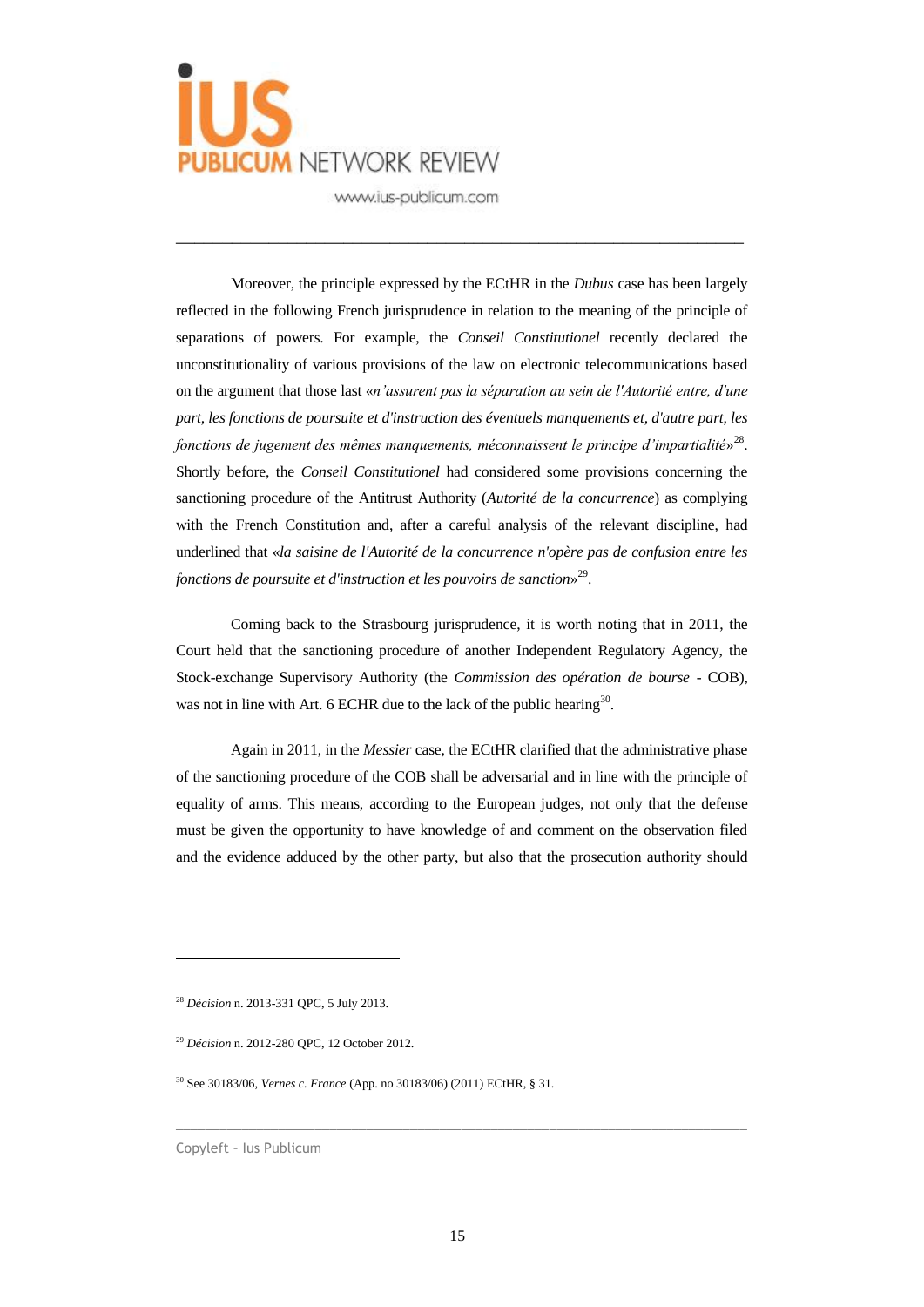

automatically communicate all evidences to the defense, so as to facilitate the participation of the other party and its chance to influence the final decision.<sup>31</sup>

\_\_\_\_\_\_\_\_\_\_\_\_\_\_\_\_\_\_\_\_\_\_\_\_\_\_\_\_\_\_\_\_\_\_\_\_\_\_\_\_\_\_\_\_\_\_\_\_\_\_\_\_\_\_\_\_\_\_\_\_\_

Even though in the specific case the Strasbourg Court did not assess any violation of Art. 6, it established a very important principle: the equality of arms shall already be ensured in the administrative procedure, at least when the sanctions at stake are serious and such to irreversibly affect the interest of the recipient; and this without any exception, i.e. although a judicial appeal is available.

In similar cases, in fact, even a subsequent judgment annulling the sanction would not be able to remove the serious damage inflicted to the recipient and, as a result, the principle of presumption of innocence would be violated $^{32}$ .

In other terms, the immediate enforceability of the administrative acts, typical of our legal system, may be inconsistent with the principle of presumption of innocence whenever a sanction such to potentially create definitive consequences on the citizens is inflicted without any fair trial<sup>33</sup>.

The approach taken by the Strasbourg Court in respect of the French Independent Regulatory Agencies has been reiterated, recently (on 4 March 2014), in the case of *Grande Stevens and Others v. Italy*, concerning certain administrative fines imposed by the Italian Companies and Stock Exchange Commission (CONSOB)

 $\_$  , and the set of the set of the set of the set of the set of the set of the set of the set of the set of the set of the set of the set of the set of the set of the set of the set of the set of the set of the set of th

<sup>31</sup> See *Messier v. France* (App. no 25041/07) (2011) ECtHR, § 52.

<sup>32</sup> See Art. 6 ECHR, par. 2: *«Everyone charged with a criminal offence shall be presumed innocent until proved guilty according to law*»*.*

<sup>33</sup> See, ECtHR, 23 luglio 2002, case 34619/97, *Janosevic v. Sweden*, § 108: «*A system that allows enforcement of considerable amounts of tax surcharges before there has been a court determination of the liability to pay the surcharges is therefore open to criticism and should be subjected to strict scrutiny*».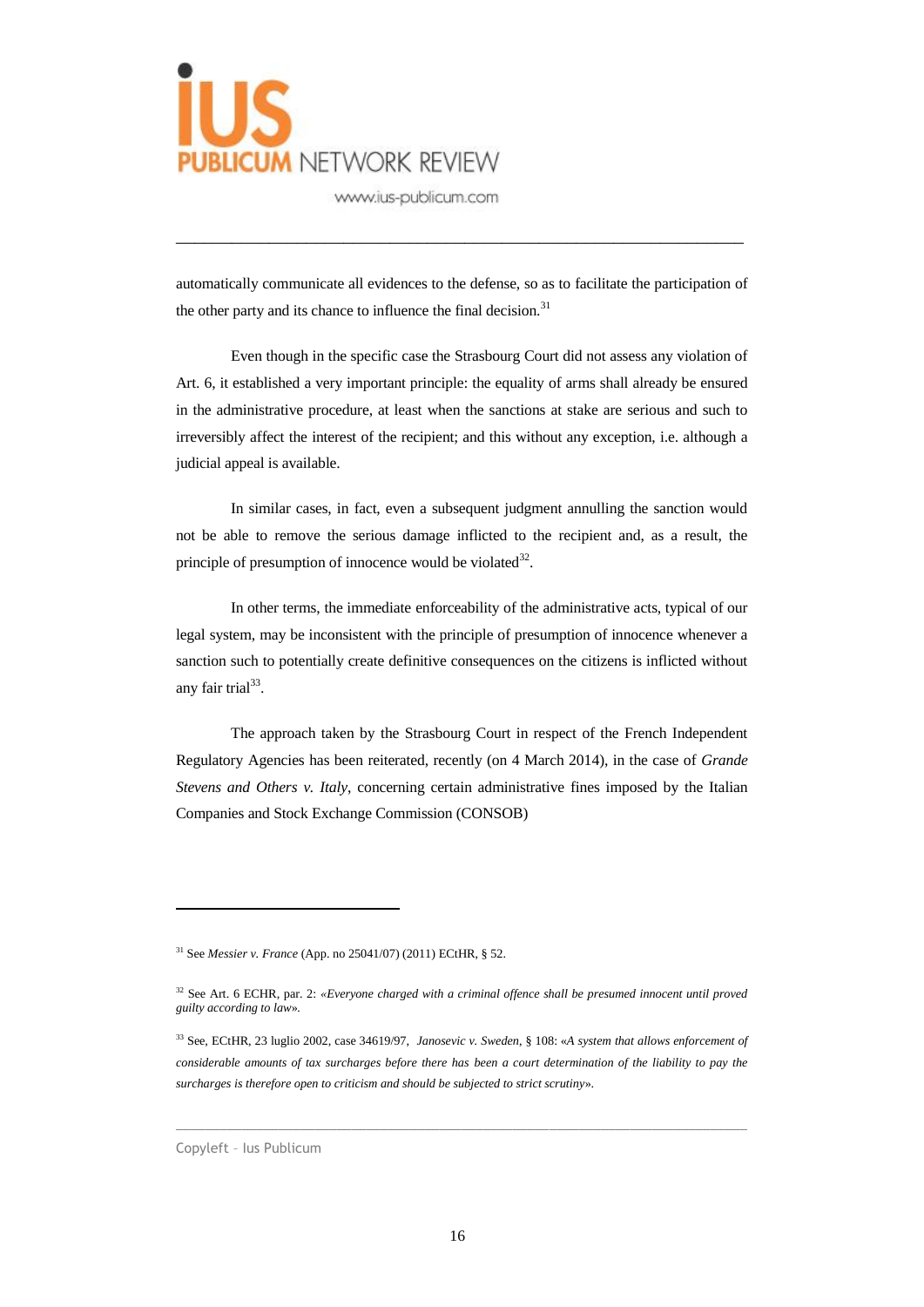

In this case, again, the ECtHR held that the administrative sanctioning procedure at stake was criminal in nature because of the gravity of the sanction inflicted to the defendants (the maximum penalty is equal to five millions Euros, plus, for the corporations listed in the stock market, the temporary ban of the individuals accused from the office of director) and of the deterrent and punitive purpose of the sanction inflicted.

\_\_\_\_\_\_\_\_\_\_\_\_\_\_\_\_\_\_\_\_\_\_\_\_\_\_\_\_\_\_\_\_\_\_\_\_\_\_\_\_\_\_\_\_\_\_\_\_\_\_\_\_\_\_\_\_\_\_\_\_\_

As to the procedural deficits, the ECtHR unanimously declared that the lack of a proper adversarial procedure (because the sanction was inflicted based on a report not communicated in advance to the accused) the absence of a public hearing and the lack of an independent adjudicator (because investigative as well as adjudicatory powers were assigned to two offices, the Insider Trading Office and the Commission, that, although formally distinct, both belonged to the same Agency, acting under the supervision of the Chairman of CONSOB), clearly violated Art. 6,.

In the light of the above, Strasbourg judges concluded that the deficiencies of the administrative procedure could be "cured" by the possibility for the appellant to challenge CONSOB's decision before a court of law (the Corte d'Appello of Turin) that could be deemed «*organ of full jurisdiction*». However, no public hearing was available in front of Corte d'Appello and the public hearing in front of Supreme Court (Corte di Cassazione) did not suffice because this judge just deals with issues of law and does not decide on the merits of the case.

The judgment in question appears a bit superficial as to the finding that the Italian Court of Appeal exercised a «*full jurisdiction*» (see on this the dissenting opinion by judges Karakaş e Pinto de Albouquerque<sup>34</sup>), as well as inadequate as to the undervaluation of the principle of presumption of innocence in relation to a sanction that remains immediately

 $\overline{a}$ 

 $\_$  , and the set of the set of the set of the set of the set of the set of the set of the set of the set of the set of the set of the set of the set of the set of the set of the set of the set of the set of the set of th

<sup>&</sup>lt;sup>34</sup> In particular, paragraphs. 8-14.

Copyleft – Ius Publicum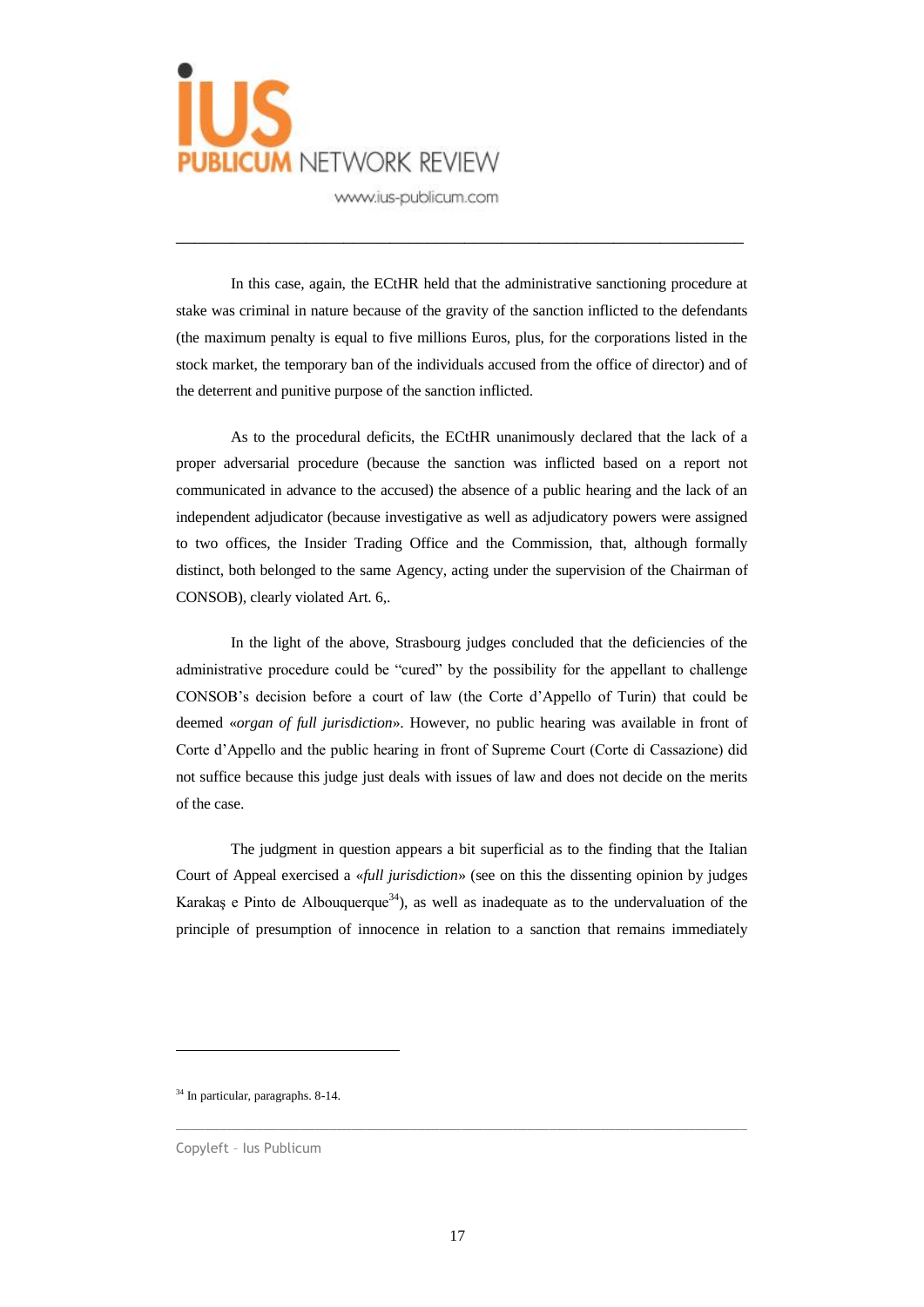

executive (i.e. that continue to produce effects) once appealed before the Court (but this profile was never raised by the appellants) $35$ .

\_\_\_\_\_\_\_\_\_\_\_\_\_\_\_\_\_\_\_\_\_\_\_\_\_\_\_\_\_\_\_\_\_\_\_\_\_\_\_\_\_\_\_\_\_\_\_\_\_\_\_\_\_\_\_\_\_\_\_\_\_

However, *Grande Stevens* case still represents an important step forward in Italy: in particular, this judgment has definitely consecrated the inadequacy of the Italian inquisitorial system of application of administrative sanctions. Indeed, the structural incompatibility of this inquisitorial system with the requirements of Art. 6 has been clearly declared<sup>36</sup>.

#### **4. AN ELEMENT OF FLEXIBILITY OF THE SYSTEM: «***FULL JURISDICTION***» AS A FORM OF** *EX POST* **COMPENSATION.**

At this stage the magnitude and significance of the consequences triggered by the application of the Art. 6 principles to the administrative procedures should be apparent: strictly speaking, in fact, only a semi-judicial proceedings fully in line with the equality of arms principle and therefore with the adjudication power conferred to a third subject

 $\_$  , and the set of the set of the set of the set of the set of the set of the set of the set of the set of the set of the set of the set of the set of the set of the set of the set of the set of the set of the set of th

Copyleft – Ius Publicum

<sup>35</sup> Art. 6(2) provides that a person «*charged with a criminal offence shall be presumed innocent until proved guilty according to the law*». On this topic, with specific regard to the antitrust sanctioning system see M. Bronckers and A. Vallery, 'No longer presumed guilty? The impact of fundamental rights on certain dogmas of EU competition law', *World Competition*, 34, no. 4 (2011), at 535.

<sup>&</sup>lt;sup>36</sup> See, lately, Cons. Stato, ord. 7567/2014, whereby the supreme administrative Court ordered Consob to amend its regulation on administrative fines so to make it consistent with the principles set forth in the Grande Stevens judgment. For a comment on this judgment, see M. Ventoruzzo, 'Do Market Abuse Rules Violate Human Rights? The Grande Stevens v. Italy case', *European Corporate Governance Institute (ECGI) – Law working papers no 269/2014*, October 2014; further, if you like, M. ALLENA, 'Il caso Grande Stevens c. Italia: le sanzioni Consob alla prova dei principi convenzionali europei', *Giorn. dir. amm.*, 11 (2014), at 1053.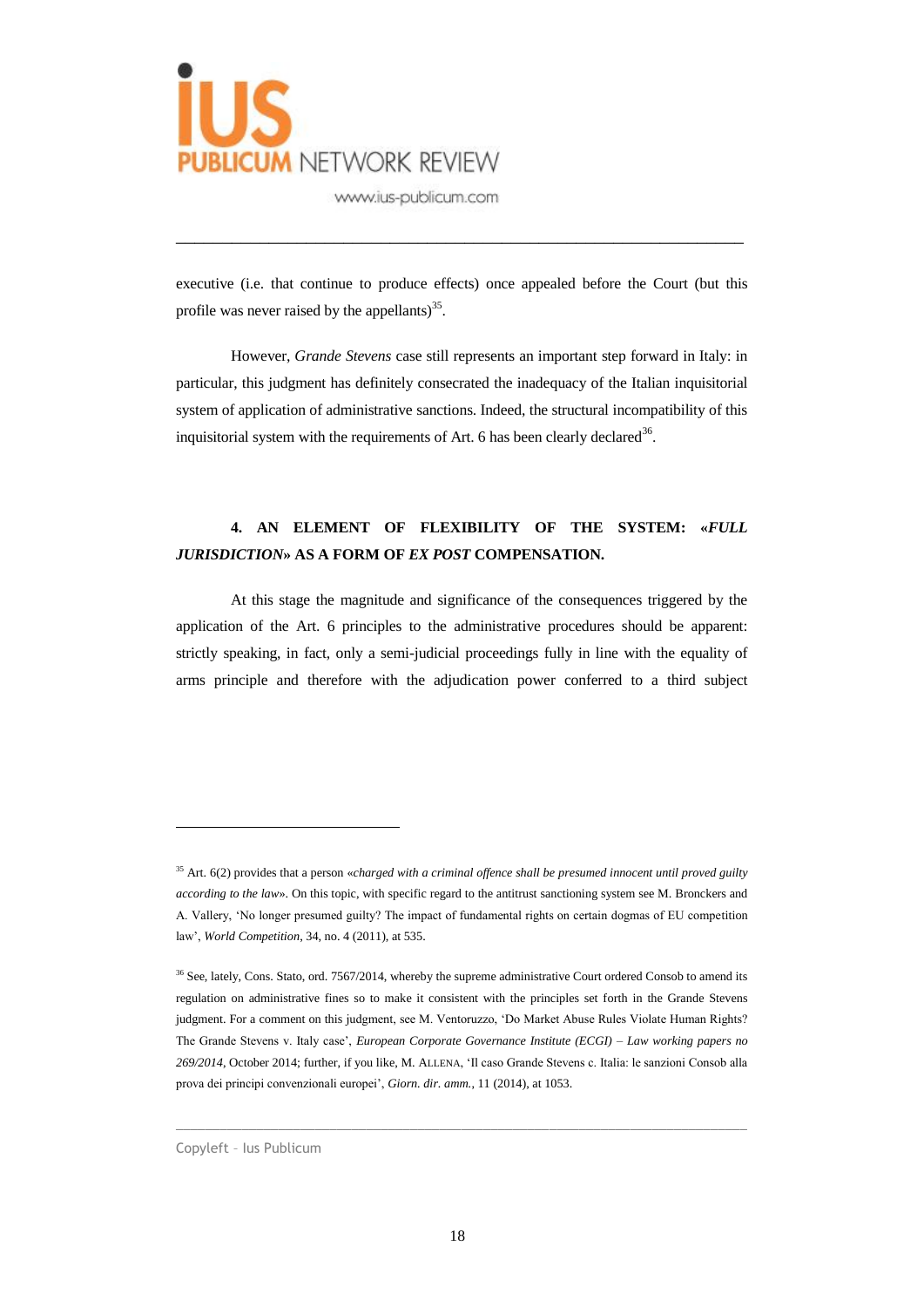

independent of the executive, could be said to be in compliance with the ECHR's obligations.<sup>37</sup>

\_\_\_\_\_\_\_\_\_\_\_\_\_\_\_\_\_\_\_\_\_\_\_\_\_\_\_\_\_\_\_\_\_\_\_\_\_\_\_\_\_\_\_\_\_\_\_\_\_\_\_\_\_\_\_\_\_\_\_\_\_

In other terms, we cannot forget that the protection of Art. 6 should start from the time a person is charged with a «*criminal*» offence or affected by other administrative decisions. In other terms, such a protection needs to be afforded already during the administrative procedure.

Nevertheless, such a model is clearly in contrast with the traditional structural features of administrative action, where the administrative procedures are based on the inquisitorial model without any clear distinction between investigatory and adjudicatory offices.

Being well aware of this issue, the ECtHR adopts a very flexible approach based on continuity between the administrative phase and following judicial phase: in few words, the judicial phase is capable of *ex post* curing the deficits of the previous administrative phase.

For example, the independence of the Court (before which administrative decisions can be challenged) is, in this view, capable of compensating the lack of independence on the part of the administrative organ which has issued the administrative decision.<sup>38</sup> Similarly,

 $\_$  , and the set of the set of the set of the set of the set of the set of the set of the set of the set of the set of the set of the set of the set of the set of the set of the set of the set of the set of the set of th

Copyleft – Ius Publicum

<sup>&</sup>lt;sup>37</sup> In Italy, the most advanced elaboration of the administrative procedure as an instrument safeguarding the citizens in a semi-judicial way is due to F. Benvenuti, 'Funzione amministrativa, procedimento, processo', *Scritti giuridici*, II, *Articoli e altri scritti (1948/1959)*, Milano, 2006, 1117 ss.) and the fundamental book of G. Pastori, *La procedura amministrativa*, Vicenza, 1964, 12 ss., now in G. Pastori, *Scritti scelti*, I *(1962-1991)*, Napoli, 2010, 81 ss.

<sup>38</sup> This approach has got apparent since the *Bryan v. the United Kingdom* judgment (App. no 19178/91, *Grand Chamber*) (1995), concerning an administrative procedure related to a breach of the town planning regulation: some guarantees pursuant to art. 6 ECHR were available being the procedure quasi-judicial, but the Government Commissariat, i.e. the deciding organ, was not independent from the Executive, since the latter could always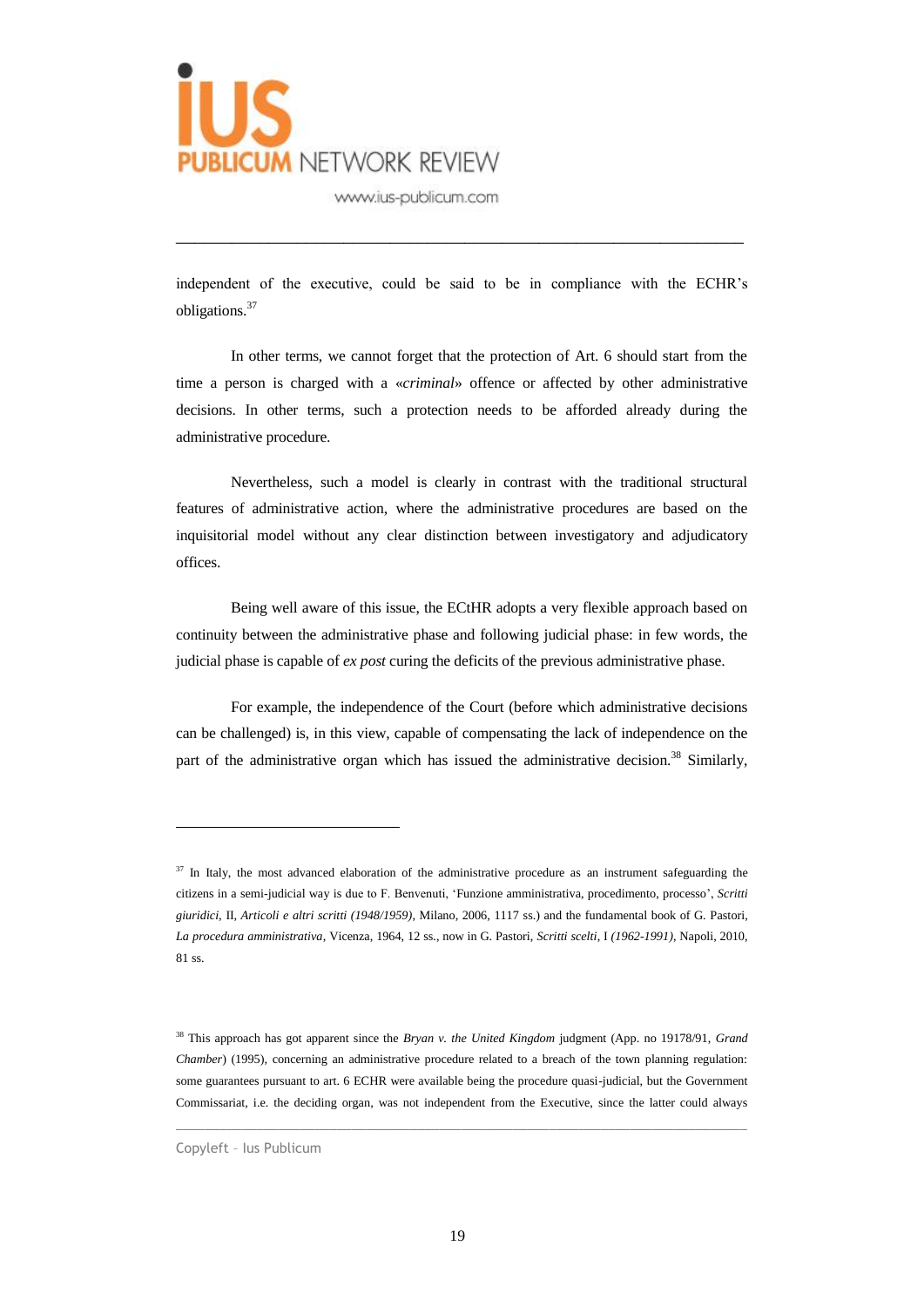

whenever defenses' rights (i.e. adversarial procedure and equality of arms between public and private parts) are not ensured during the administrative phase, they can be provided during the judicial phase.

\_\_\_\_\_\_\_\_\_\_\_\_\_\_\_\_\_\_\_\_\_\_\_\_\_\_\_\_\_\_\_\_\_\_\_\_\_\_\_\_\_\_\_\_\_\_\_\_\_\_\_\_\_\_\_\_\_\_\_\_\_

However, as a condition of this curative effect, the judicial phase needs to be (to the extent required by the appellant) a «*full jurisdiction*» one, i.e. one where the judicial review has to address the very "merits" of the administrative decisions. In other terms, the review of the administrative Courts needs to be «*full*» insofar as it is substitutive; otherwise, it would be impossible to provide a real guarantee for the citizens affected by the administrative action.

In fact, it is easy to agree that, from a logical point of view, without a substitutive judicial review, judicial guarantees cannot compensate / balance the deficits of the administrative procedure phase: in other terms, the *ex post* substitution implies, necessarily, the possibility of a re-exercise of a power by the judge; in this way, procedural rights are granted in a phase that, although subsequent, is devoted to a real decision.<sup>39</sup>

Exceptions to this fullness of jurisdiction are acceptable only in so far as strictly connected to democratic principle or other invincible reasons.<sup>40</sup>

dismiss him. Nonetheless, the Court deemed that such a lack of independence was compensated by the possibility of appealing in front of an independent and impartial Court.

<sup>39</sup> See *Kyprianou v. Cyprus* (App. no 73797/01) (2004) ECtHR § 44, whereby the Court explained that, if Art. 6 ECHR guaranties are not afforded in the procedural phase they must be assured in a judicial phase where the judge must have a «*full competence to deal de novo with the case*», ensuring an «*ab initio, independent determination of the criminal charge against the applicant*».

<sup>40</sup> See, for a clear reference to the democratic principle, *Tsfayo v. The United Kingdom* (App. no 60860/00) (2006) ECtHR, §§ 40-42, whereby «*when the decision turned upon questions of policy or "expediency", it was not necessary for the appellate court to be able to substitute its own opinion for that of the decision-maker; that would be contrary to the principle of democratic accountability*»; therefore, in these cases the exclusivity of the administrative competence to decide about how to pursue the public interest has to be ensured. By contrast «*when the decision turned upon a question of contested fact, it was necessary either that the appellate Court should have* 

 $\_$  , and the set of the set of the set of the set of the set of the set of the set of the set of the set of the set of the set of the set of the set of the set of the set of the set of the set of the set of the set of th

Copyleft – Ius Publicum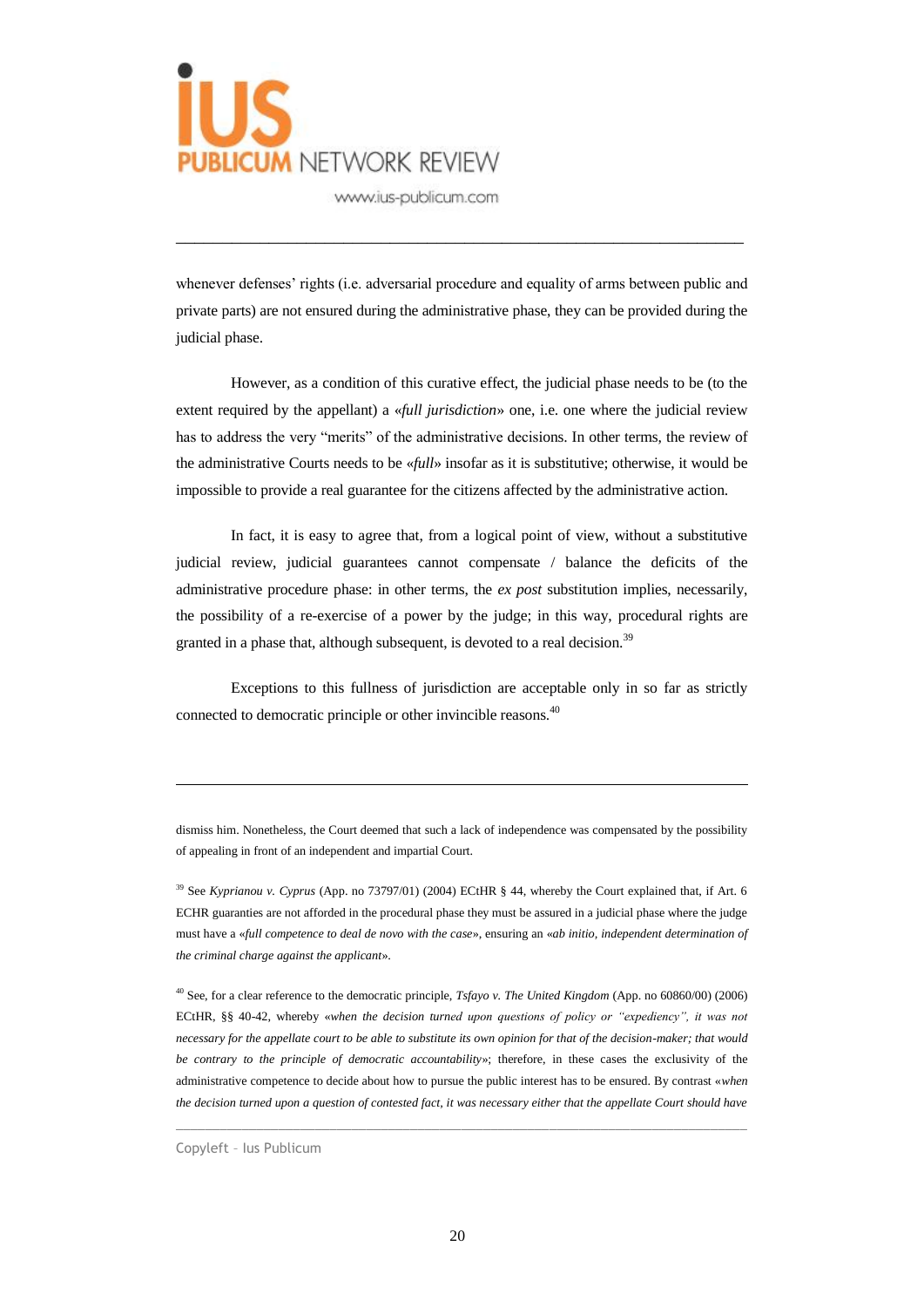

In other terms, the approach of the ECtHR is certainly pragmatic and based on the consideration of the whole proceeding (administrative as well as judicial ones): in this view, if the administrative authority meets the requirements of Art. 6 ECHR, a subsequent judicial review may even not be expected.

\_\_\_\_\_\_\_\_\_\_\_\_\_\_\_\_\_\_\_\_\_\_\_\_\_\_\_\_\_\_\_\_\_\_\_\_\_\_\_\_\_\_\_\_\_\_\_\_\_\_\_\_\_\_\_\_\_\_\_\_\_

On the contrary, if a «*criminal*» sanction or another administrative act capable of affecting the subjective sphere of the citizens are adopted without respecting the guarantees of «*fair trial*», it is necessary that such decisions are subject to subsequent control by a judicial body that has «*full jurisdiction*» and provides guaranties of Art. 6 ECHR. This because, as clarified several times by Strasbourgjudges, «*where the reviewing court is precluded from determining the central issue in dispute, the scope of review will not be considered sufficient for the purposes of Article 6*» 41 .

A fortiori, «*full jurisdiction*» is required in relation to complex technical assessments: this profile has been particularly underlined in two judgments about the supervision of the banking sector.

Among others, in the *Credit and Industrial Bank v. the Czech Republic case*, concerning the subjection of a Bank to an insolvency procedure, the Strasbourg Court held that the administrative judge should have examined the substance of the administrative decision without limiting its role to a review of formal aspects.<sup>42</sup>

*full jurisdiction to review the facts or that the primary decision-making process should be attended with sufficient safeguards as to make it virtually judicial*».

<sup>41</sup> See *Sigma Radio Television Ltd v. Cyprus* (App. no 32181/04 and 35122/05) (2011) ECtHR, § 157, concerning administrative sanctions (including fines) inflicted by the Cyprus Telecommunications Authority to a Radio Television company running a TV channel and a radio one.

<sup>42</sup> See *Credit and Industrial Banck v. the Czech Republic* (App. no 29010/95) (2003) ECtHR, §§ 64-65; see also §§ 71-72, where the Court said that was not in line with Art. 6 ECHR a system in which «*the essential function of the national courts when deciding on matters relating to entries in the Companies Register is to verify that the formal* 

 $\_$  , and the set of the set of the set of the set of the set of the set of the set of the set of the set of the set of the set of the set of the set of the set of the set of the set of the set of the set of the set of th

Copyleft – Ius Publicum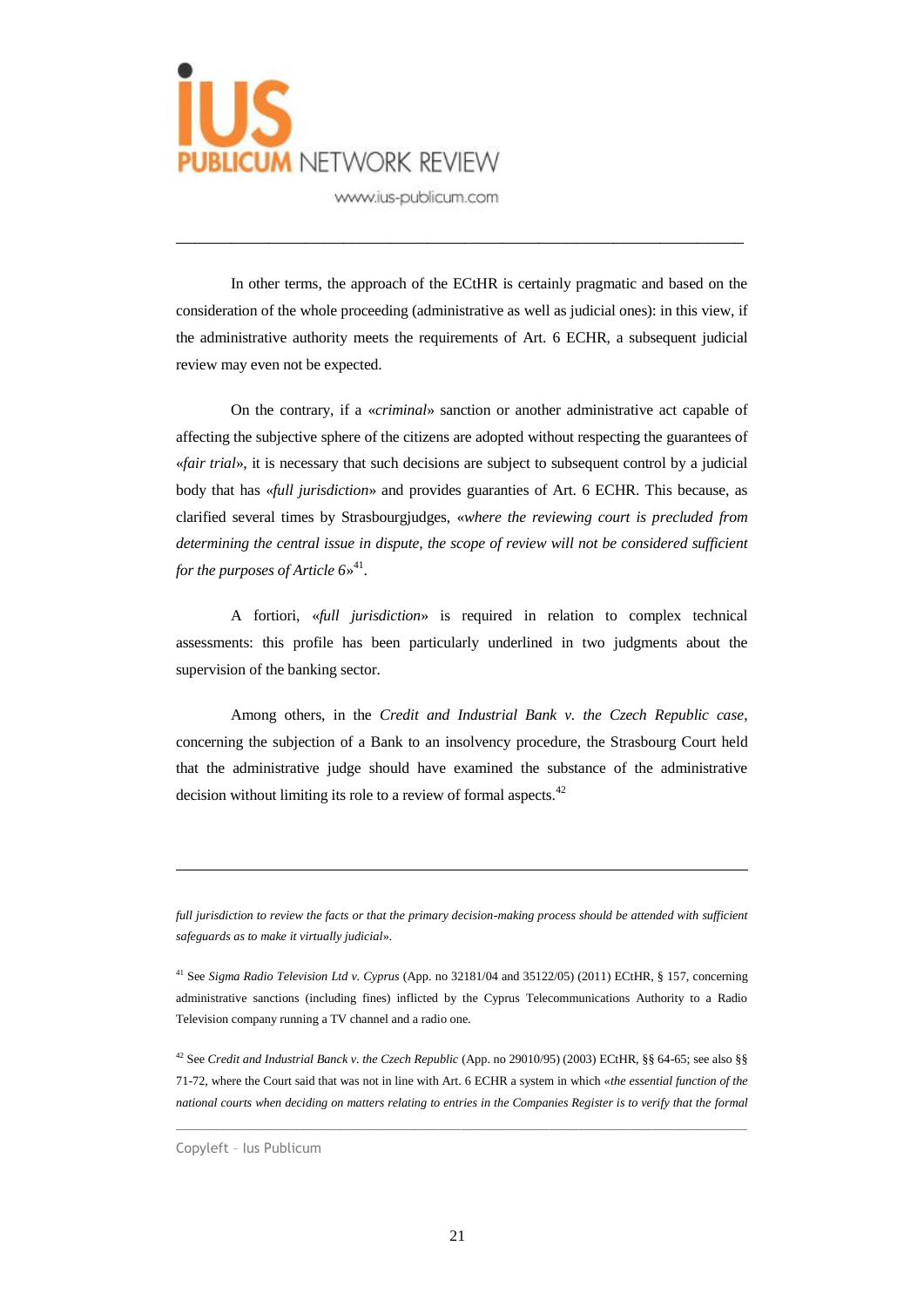

In other terms, as better explained in *Družstevní záložna Pria and Others v. the Czech Republic* case, the judge should have examined «*point by point*» both the relevant elements of fact and of law, in order to establish whether the bank was in a such financial situation to justify the receivership, notwithstanding the technical nature of the issue at stake $43$ .

\_\_\_\_\_\_\_\_\_\_\_\_\_\_\_\_\_\_\_\_\_\_\_\_\_\_\_\_\_\_\_\_\_\_\_\_\_\_\_\_\_\_\_\_\_\_\_\_\_\_\_\_\_\_\_\_\_\_\_\_\_

In a following judgment, still regarding the supervision on the solidity of the banking system, the ECtHR has further clarified its position; by replying to the Bulgarian government's objections on the alleged impossibility for the administrative judge to exercise a «*full jurisdiction*» on the imposition of the receivership, it explained that the deficit of specialization on the part of the judges can be addressed in two ways: either by appointing technical experts or by inserting in the panel specialized judges.<sup>44</sup>

In sum, the technical nature of a question does not exempt from an in-depth analysis of facts which represents the first and basic meaning of «*full jurisdiction*».

In other terms, in light of the ECtHR case law, an adversarial procedure on the controversial facts should be accomplished at least in one phase: in the event of non adversarial administrative procedure, violations of art. 6 should be compensated during the

*conditions laid down in the relevant legislation for making such entries have been fulfilled* » and in which « *It is not the role of the courts to examine the substantive reasons for which the compulsory administration has been imposed or subsequently extended*».

<sup>43</sup> See *Družstevní záložna Pria and Others v. the Czech Republic* (App. no 72034/01) (2008) ECtHR, § 111: «*The Court reiterates that, in a given case where full jurisdiction is contested, proceedings might still satisfy requirements of Article 6 § 1 of the Convention if the court deciding on the matter considered all applicant's submissions on their merits, point by point, without ever having to decline jurisdiction in replying to them or ascertaining facts. By way of contrast, the Court found violations of Article 6 § 1 of the Convention in other cases where the domestic courts had considered themselves bound by the prior findings of administrative bodies which were decisive for the outcome of the cases before them, without examining the relevant issues independently*».

<sup>44</sup> See *Capital Bank AD v. Bulgaria* (App. no 49429/99) (2005) ECtHR, § 113.

 $\overline{a}$ 

 $\_$  , and the set of the set of the set of the set of the set of the set of the set of the set of the set of the set of the set of the set of the set of the set of the set of the set of the set of the set of the set of th

Copyleft – Ius Publicum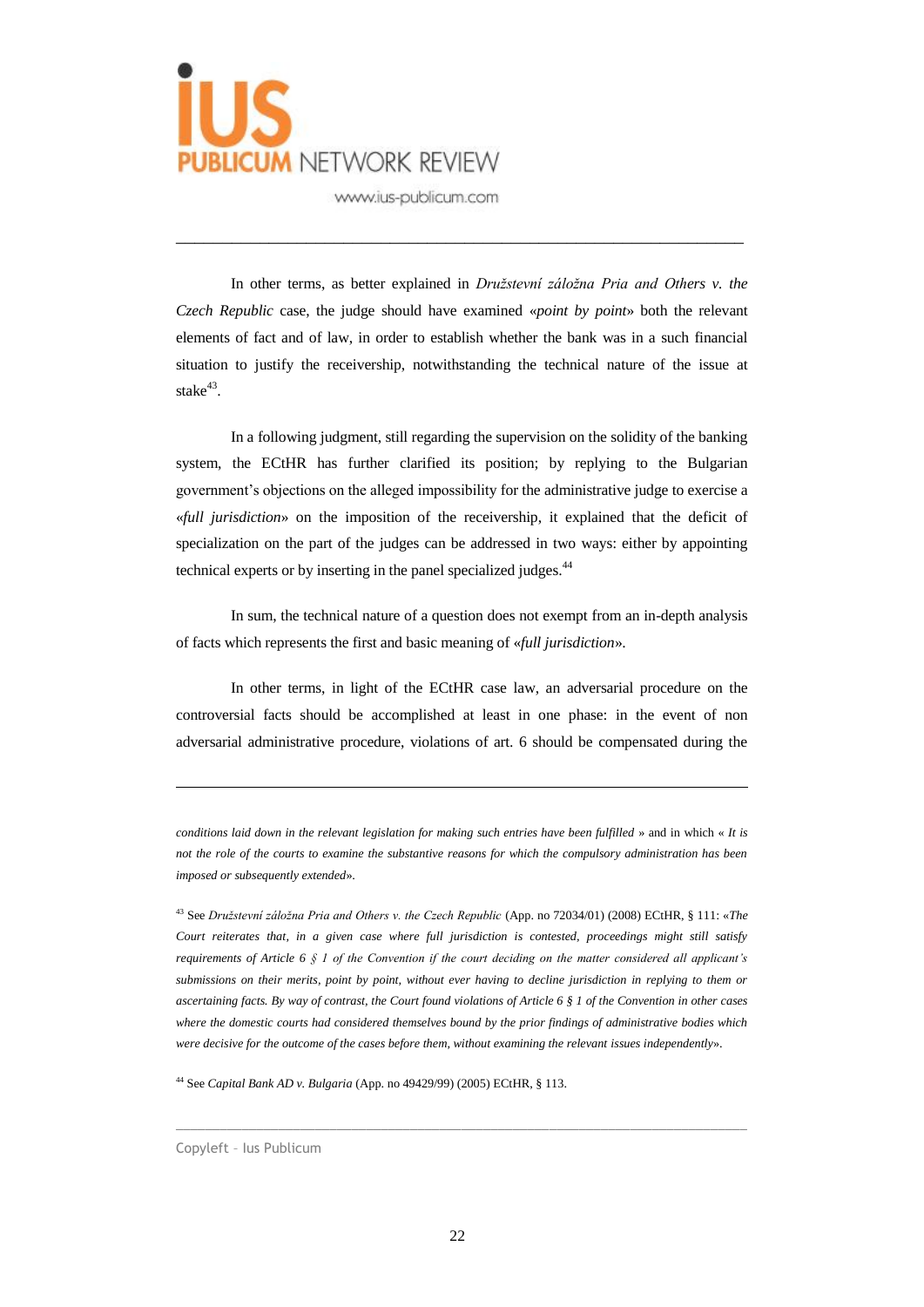

trial, putting the judge in a position to replace the administration in its controversial choices. In any case, the administration cannot be given an exclusive power of examining complex technical issues.

\_\_\_\_\_\_\_\_\_\_\_\_\_\_\_\_\_\_\_\_\_\_\_\_\_\_\_\_\_\_\_\_\_\_\_\_\_\_\_\_\_\_\_\_\_\_\_\_\_\_\_\_\_\_\_\_\_\_\_\_\_

The above examples do not exhaust he complexity of the concept of «*full jurisdiction*»: other judgments appear to be less courageous and sometimes a bit of a compromise.

On the other hand, this shows that the ECtHR jurisprudence does not ignore the complex issue arising from the principle of substitutive review: indeed, in their defenses member States often recall the necessity of safeguarding the intrinsic "merits" of administrative choices and the democratic foundation of the monopoly by the public administration on the discretionary powers<sup>45</sup>.

Nevertheless, despite the peculiarities of the various judgments, what can be noted is that the very idea of «*full jurisdiction*» implies «*a tribunal having jurisdiction to examine the merits of the matter*». 46

### **5. THE MEANING OF «***FULL JURISDICTION***»: NATIONAL JURISPRUDENCE** *VERSUS* **ECJ'S CASE LAW.**

As said above, the ECtHR jurisprudence as to the criminal nature of the administrative sanctions (with all its implications on the full access to the facts) has influenced the ECJ case law with specific regard to the antitrust fines inflicted by the

 $\_$  , and the set of the set of the set of the set of the set of the set of the set of the set of the set of the set of the set of the set of the set of the set of the set of the set of the set of the set of the set of th

<sup>45</sup> See, on this topic, J.C. Laguna de Paz, *Understanding the limits of judicial review in European Competition Law*, in *Journal of Antitrust Enforcement*, vol. 2, no.1, 2014, 203 ss.

<sup>46</sup> See *W. v. United Kingdom* (App. no. 9749/82) ECtHR, § 82.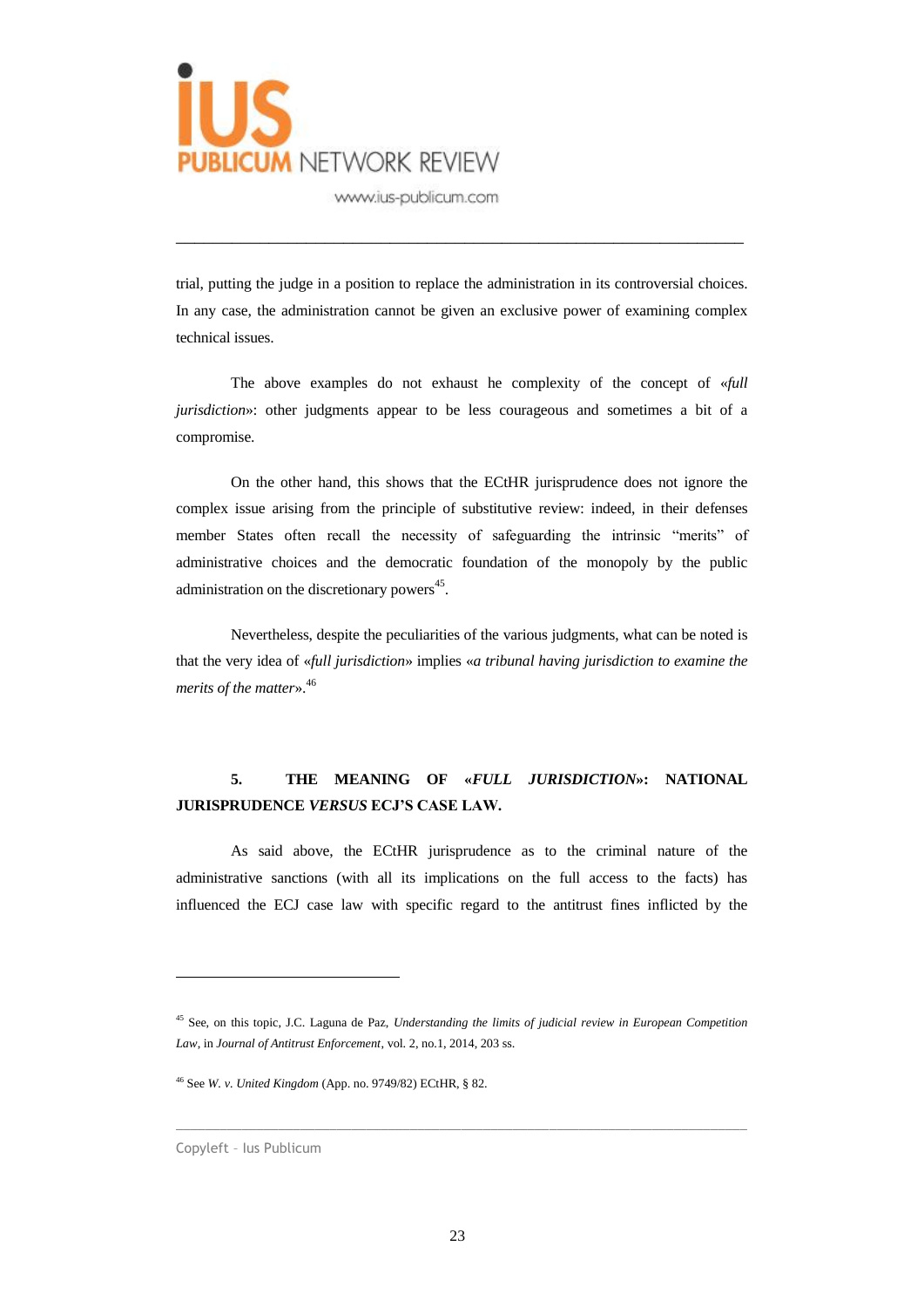

European Commission pursuant to art. 101 and 102 of the TFEU (previously, Artt. 81 and 82 of EC Treaty) prohibiting cartels and abuse of dominant position.<sup>47</sup>

\_\_\_\_\_\_\_\_\_\_\_\_\_\_\_\_\_\_\_\_\_\_\_\_\_\_\_\_\_\_\_\_\_\_\_\_\_\_\_\_\_\_\_\_\_\_\_\_\_\_\_\_\_\_\_\_\_\_\_\_\_

In the latest judgments, the problem of the significance of Art. 6 for administrative sanctions has been addressed primarily in connection with the implementation of a «*full jurisdiction*» review and on this respect an important evolution can be registered.

To fully understand the problem it is worth noting that, under Art. 263 of the TFEU, the Court is vested with a power of reviewing the legality of acts «*on grounds of lack of competence, infringement of an essential procedural requirement, infringement of the Treaties or of any rule of law relating to their application, or misuse of powers*». <sup>48</sup> As to administrative sanctions, this review of legitimacy is completed by an «*unlimited jurisdiction*» whose features are explained in Art. 31 of Council Regulation no 1/2003 whereby «*The Court of Justice shall have unlimited jurisdiction to review decisions whereby the Commission has fixed a fine or periodic penalty payment. It may cancel, reduce or increase the fine or periodic penalty payment imposed*».

Indeed, in latest years, EU judges seem inclined to a more thorough review of the antitrust sanctions imposed by the European Commission, especially in cases where complex economic facts are involved.<sup>49</sup>

 $\_$  , and the set of the set of the set of the set of the set of the set of the set of the set of the set of the set of the set of the set of the set of the set of the set of the set of the set of the set of the set of th

 $47$  The sanctioning power of the EU Commission for violation of Artt. 102 and 103 of TFEU is governed by Art. 23, § 2, of Council Regulation (EC) no 1/2003 according to which «*The Commission may by decision impose fines on undertakings and associations of undertakings where, either intentionally or negligently […] infringe Article 81 or Article 82 of the Treaty*».

<sup>48</sup> See, on this topic, G.D. FALCON, '*La tutela giurisdizionale*', in M.P. CHITI, G. GRECO (eds.), *Trattato di diritto amministrativo europeo. Parte generale* (2007, Milano), II, 697 ss..

<sup>49</sup> See, for example, *AstraZeneca AB, e AstraZeneca plc* v. European Commission (case T-321/05) (2010), concerning the definition of the relevant market in relation to an undertaking's abuse of a dominant position, where the Court pointed out (§ 33): «*while the Community judicature recognises that the Commission has a*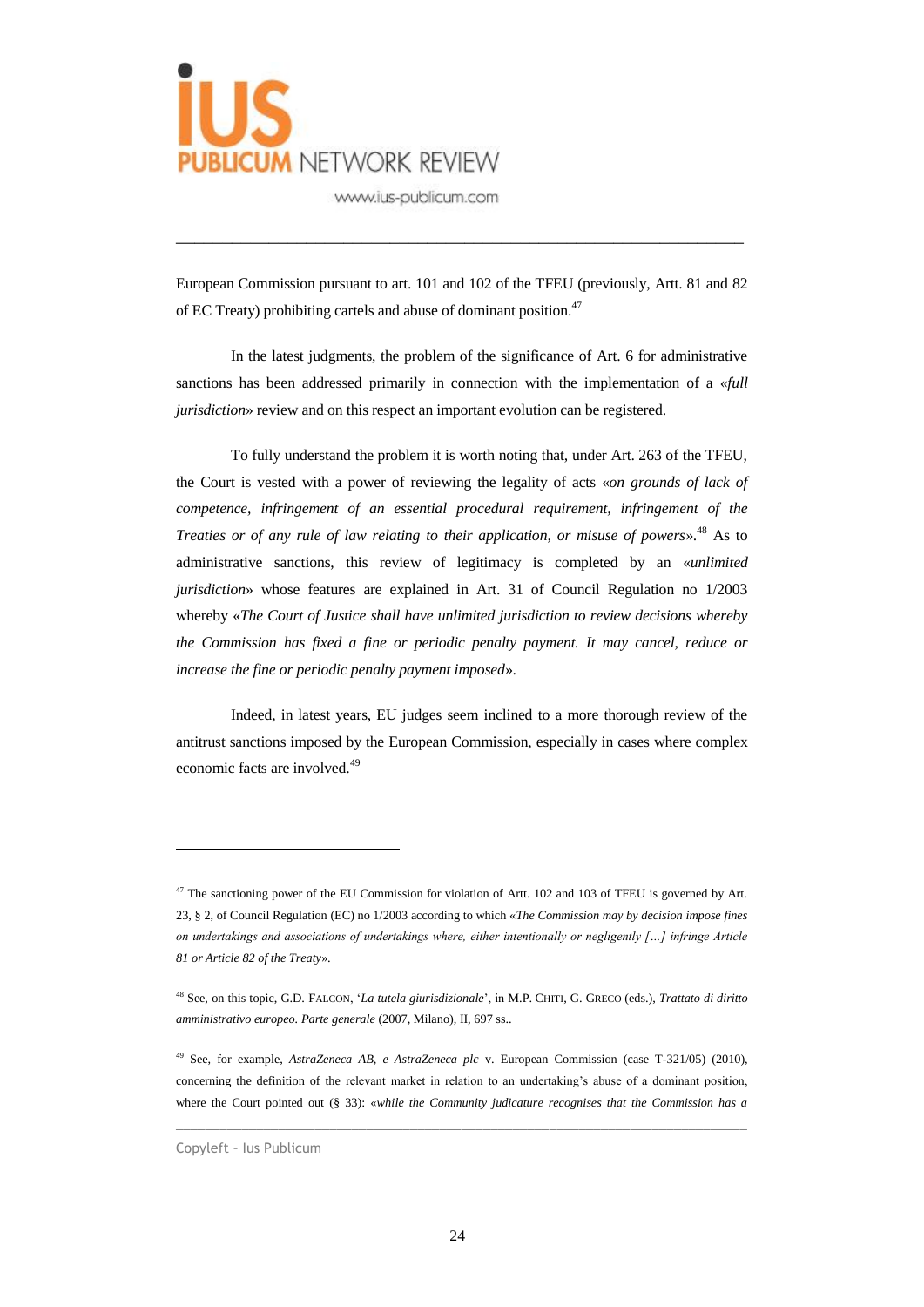

In particular, the ECJ has implemented the standard of judicial review required by art. 6 in three recent judgments issued in December  $2011$ .<sup>50</sup>

\_\_\_\_\_\_\_\_\_\_\_\_\_\_\_\_\_\_\_\_\_\_\_\_\_\_\_\_\_\_\_\_\_\_\_\_\_\_\_\_\_\_\_\_\_\_\_\_\_\_\_\_\_\_\_\_\_\_\_\_\_

In these cases, as a reply to the argument raised by the appellants that «*the doctrine of 'margin of appreciation' and 'judicial deference' should now no longer be applied, since European Union law is now characterized by the huge fines imposed by the Commission, a development which is frequently described as the de facto 'criminalisation' of European Union competition law*», the ECtHR argued that the judge «*cannot use the Commission's margin of discretion […] as a basis for dispensing with the conduct of an in-depth review of the law and of the facts*». <sup>51</sup> In particular, EU Court should never «*refrain from reviewing the Commission's interpretation of information of an economic nature*», by establishing, among other things, «*whether the evidence relied on is factually accurate, reliable and consistent but also whether that evidence contains all the information which must be taken into account in* 

*margin of assessment in economic or technical matters, that does not mean that it must decline to review the Commission's interpretation of economic or technical data. In order to take due account of the parties' arguments, the Community judicature must not only establish whether the evidence put forward is factually accurate, reliable and consistent but must also determine whether that evidence contains all the relevant data that must be taken into consideration in appraising a complex situation and whether it is capable of substantiating the conclusions drawn from it*». See also *Aman & Söhne e Cousin Filterie* v. *Commission* (case T-446/05) (2010), § 54, concerning the definition of the relevant market in order to ascertain the existence of a collusive cartel and the consequent infringement of Art. 81 EC. See on this topic M. Jaeger, 'L'intensité du contrôle du Tribunal dans les affaires de concurrence soulevant des questions d'appréciation économique complexe', *European Review of Public Law*, 3/2012 at 975.

<sup>50</sup> See *KME Germany and Others* v. *European Commission* (cases C-272/09, C-386/10 and C-389/10) (2011).

<sup>51</sup> See *KME Germany and Others v*. *European Commission*, cases C-389/10, § 109; C-386/10, par. 62; C-272/09, § 102.

 $\_$  , and the set of the set of the set of the set of the set of the set of the set of the set of the set of the set of the set of the set of the set of the set of the set of the set of the set of the set of the set of th

Copyleft – Ius Publicum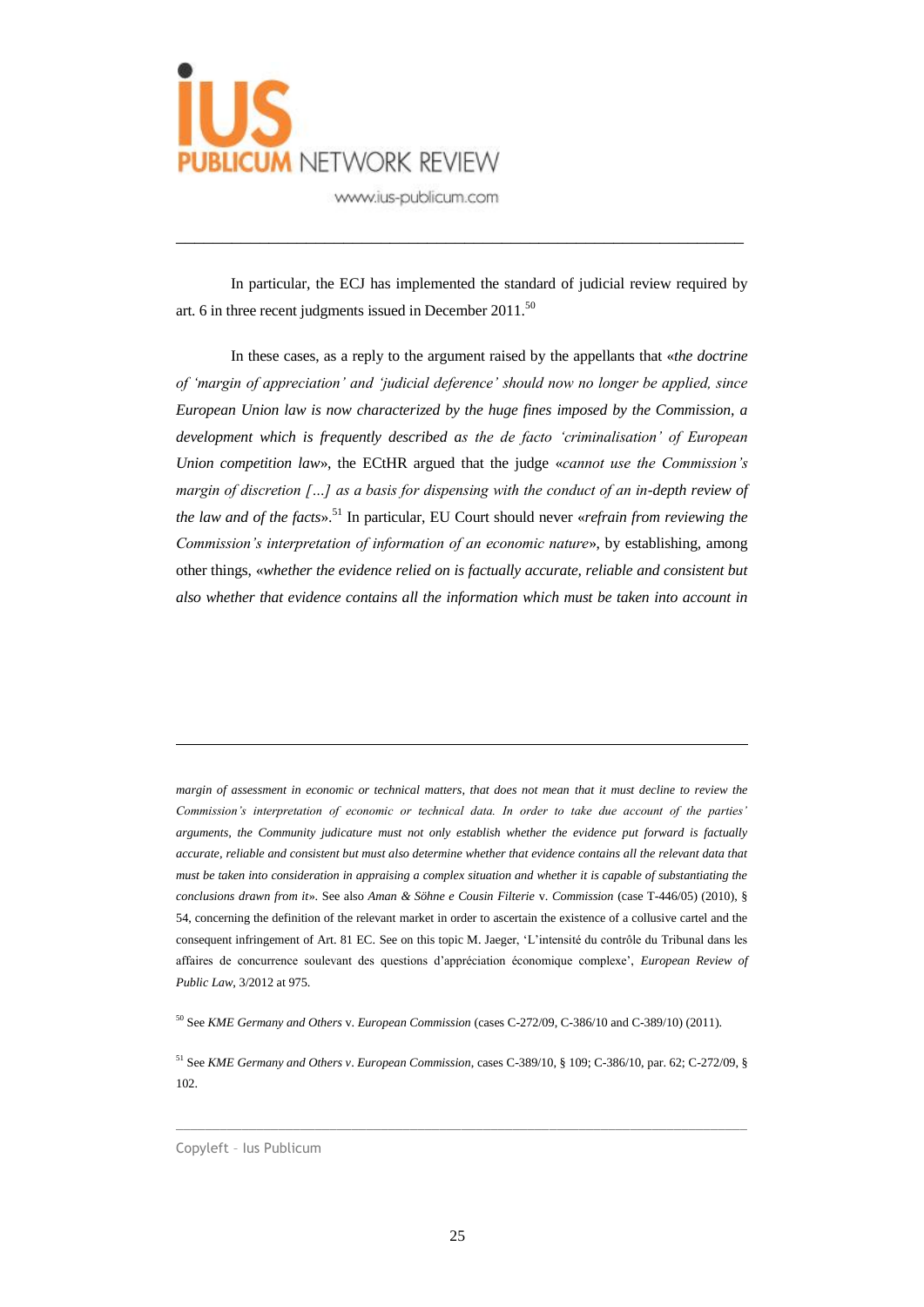

*order to assess a complex situation and whether it is capable of substantiating the conclusions drawn from it*». 52

\_\_\_\_\_\_\_\_\_\_\_\_\_\_\_\_\_\_\_\_\_\_\_\_\_\_\_\_\_\_\_\_\_\_\_\_\_\_\_\_\_\_\_\_\_\_\_\_\_\_\_\_\_\_\_\_\_\_\_\_\_

Furthermore, in *Schindler Holding Ltd* case (July 2013) and in *Kone* case (October 3013) referred above (§ 1 of the present work) the ECJ stated that the characteristics of a judge with «*full jurisdiction*» include «*the power to quash in all respects, on questions of fact and law, the decision of the body below. The judicial body must in particular have jurisdiction to examine all questions of fact and law relevant to the dispute before it*». 53

Based on these premises (the Commission is an inferior organ on which the Court exercised a full jurisdiction), the ECJ concluded that «*the unlimited jurisdiction which it is afforded by Article 31 of Regulation No 1/2003*» empowers the European judge «*to substitute its own appraisal for the Commission's and, consequently, to cancel, reduce or increase the fine or periodic penalty payment imposed*». However, even where a review of pure legitimacy is established, as in the case of judicial review in the leniency program or as regards the assessment of other complex technical facts, the European Union judicature «*cannot use the Commission's margin of discretion as a basis for dispensing with the conduct of an in-depth review of the law and of the facts*». 54

In short, according to these latest rulings, judicial review on the complex technical assessments by ECJ shall not solely be intended as a means to verify their reliability; on the contrary, the Court is required to analyze the very "shareability" of the Commission assessment, and thus review the Commission's interpretation of data of an economic nature.

 $\_$  , and the set of the set of the set of the set of the set of the set of the set of the set of the set of the set of the set of the set of the set of the set of the set of the set of the set of the set of the set of th

<sup>52</sup>See *KME Germany and Others v. European Commission*, cases C-389/10, § 121; C-386/10, § 54; C-272/09, § 94.

<sup>53</sup> See *Kone Oyj v. European Commission*, cit., § 22 and *Schindler Holding and Others v. Commission*, cit., § 35.

<sup>54</sup> See *Kone Oyj v. European Commission*, cited above § 24.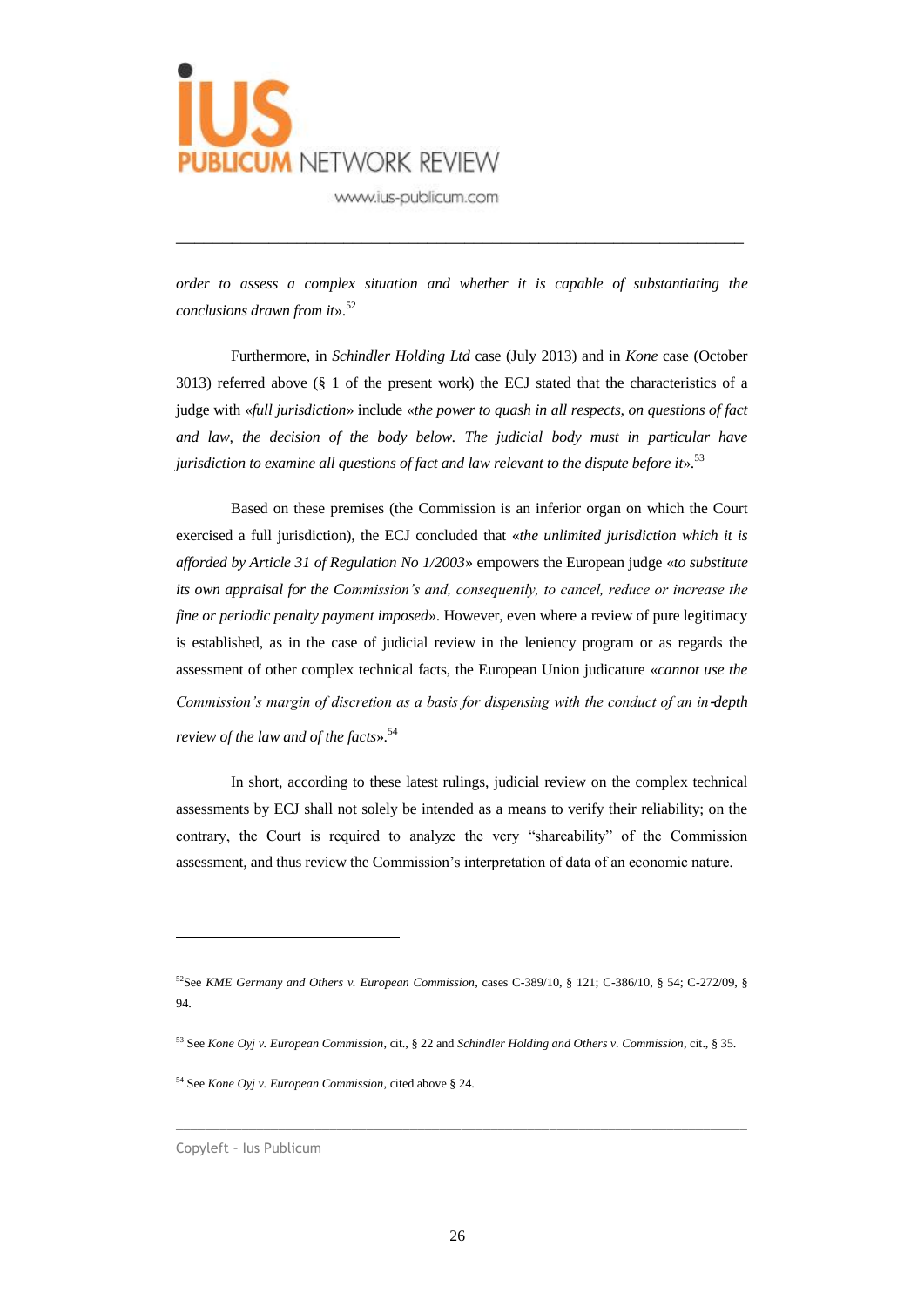

In conclusion, these judgments lead to the conclusion that the concept of administrative discretion cannot any longer be instrumental to a limitation of the judicial review of antitrust fines.

\_\_\_\_\_\_\_\_\_\_\_\_\_\_\_\_\_\_\_\_\_\_\_\_\_\_\_\_\_\_\_\_\_\_\_\_\_\_\_\_\_\_\_\_\_\_\_\_\_\_\_\_\_\_\_\_\_\_\_\_\_

Therefore, the judicial review recently developed by ECJ is much more in line with the ECtHR standards of «*full jurisdiction*»: in other terms, administrative discretion does not represent an area of immunity from judicial review any more, but, at least in principle, it is to be viewed as subject to a full judicial review. In fact, it is clearly affirmed that discretional power cannot prevent European Union judges from carrying out a full access to relevant facts: not only the complex ones but also the disputable ones.

Although, of course, what really matters is the concrete review carried out by the Courts (and not the abstracts formulas used), it should be noted that this approach is indubitably correct and represents a real turning point.<sup>55</sup>

However, the Strasbourg judgments and the «*full jurisdiction*» criteria have not had, so far, the same influence on Italian administrative judges.

In particular, in our country, the already mentioned *Menarini* judgment already had a certain resonance: here, Strasbourg judges held that the Italian Council of State exercised a «*full jurisdiction*» review of administrative fines (imposed by Italian antitrust authority sanctioning a pharmaceutical company for an alleged cartelon the ground that the court conducted an independent examination of the relevant facts and evidences gathered by the Italian antitrust authority and, further, evaluated the proportionality between the amount of the penalty and the seriousness of the company's individual contribution in the cartel. In other words, not only the review of the amount of the fine was fully substitutive, but also the judges

 $\_$  , and the set of the set of the set of the set of the set of the set of the set of the set of the set of the set of the set of the set of the set of the set of the set of the set of the set of the set of the set of th

<sup>55</sup> See M. Siragusa, C. Rizza, 'Violazione delle norme antitrust, sindacato giurisdizionale sull'esercizio del potere sanzionatorio da parte dell'autorità di concorrenza e diritto fondamentale a un equo processo: lo "stato dell'arte" dopo le sentenze *Menarini, KME e Posten Norge*', *Giur. comm.*, 2013, 408.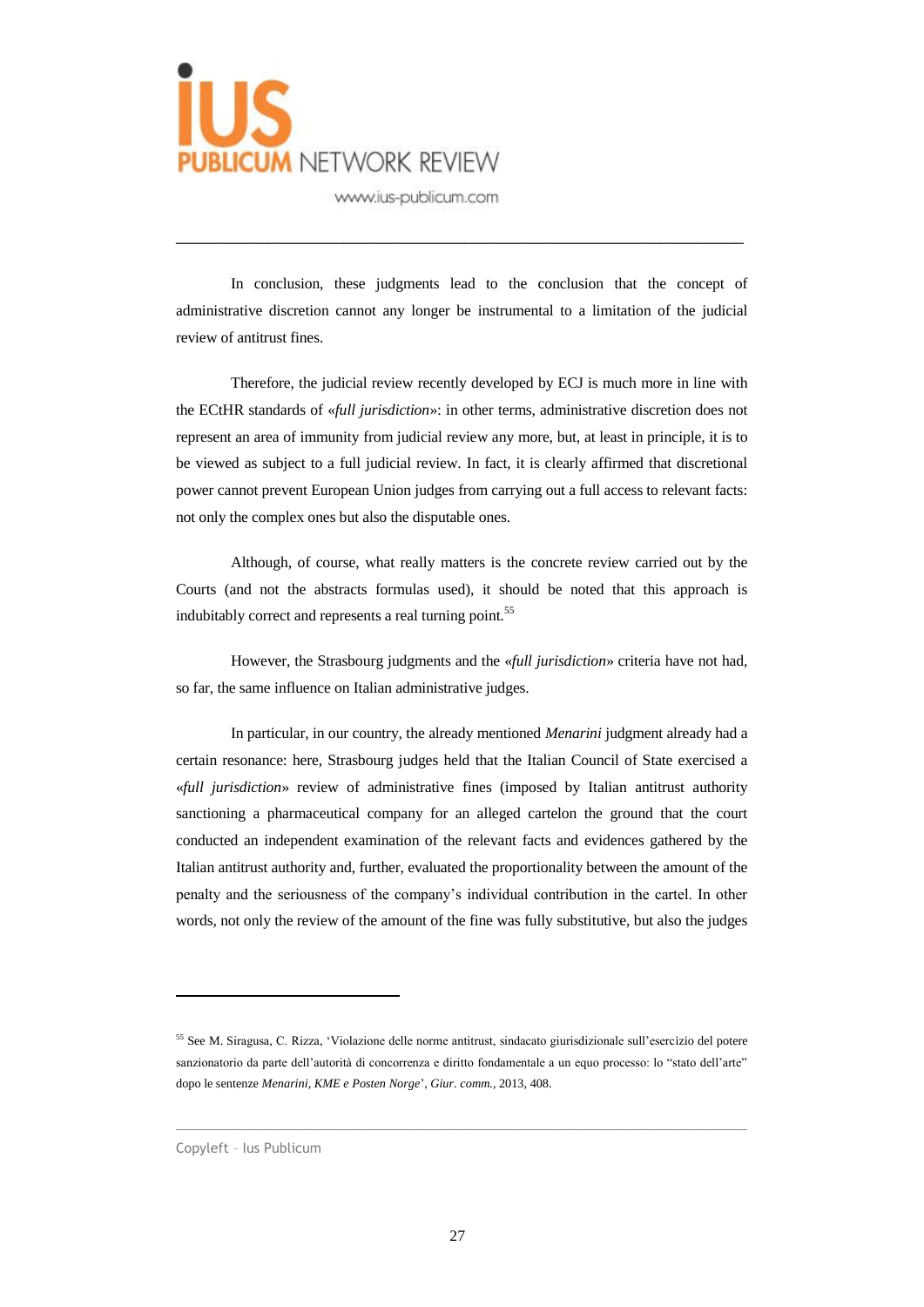

directly assessed whether an illegal conduct (i.e. the participation in the cartel) was put in place.<sup>56</sup>

\_\_\_\_\_\_\_\_\_\_\_\_\_\_\_\_\_\_\_\_\_\_\_\_\_\_\_\_\_\_\_\_\_\_\_\_\_\_\_\_\_\_\_\_\_\_\_\_\_\_\_\_\_\_\_\_\_\_\_\_\_

As a result of this case, Italian jurisprudence and some scholars maintained that ECtHR has allegedly recognized the full compliance with art. 6 ECHR of (by) the Italian administrative judge's judicial review as traditionally conceived: in other terms, it was argued that the traditional 'weak review' of administrative action when complex technical assessments are involved was in line with the statement of Strasbourg judges.<sup>57</sup>

Actually, a more thorough examination of the Menarini judgment cannot underestimate the specific material features of the case: a cartel was at stake (not involving

 $\_$  ,  $\_$  ,  $\_$  ,  $\_$  ,  $\_$  ,  $\_$  ,  $\_$  ,  $\_$  ,  $\_$  ,  $\_$  ,  $\_$  ,  $\_$  ,  $\_$  ,  $\_$  ,  $\_$  ,  $\_$  ,  $\_$  ,  $\_$  ,  $\_$  ,  $\_$  ,  $\_$  ,  $\_$  ,  $\_$  ,  $\_$  ,  $\_$  ,  $\_$  ,  $\_$  ,  $\_$  ,  $\_$  ,  $\_$  ,  $\_$  ,  $\_$  ,  $\_$  ,  $\_$  ,  $\_$  ,  $\_$  ,  $\_$  ,

<sup>56</sup> See *Menarini dignostic s.r.l. c. Italie*, cited above, §§ 63-67: «*La Cour note que dans le cas d'espèce, les juridictions administratives se sont penchées sur les différentes allégations de fait et de droit de la société requérante. Elles ont dès lors examiné les éléments de preuve recueillis par l'AGCM. De plus, le Conseil d'Etat a rappelé que lorsque l'administration dispose d'un pouvoir discrétionnaire, même si le juge administratif n'a pas le pouvoir de se substituer à l'autorité administrative indépendante, il peut toutefois vérifier si l'administration a fait un usage approprié de ses pouvoirs. De ce fait, la Cour note que la compétence des juridictions administratives n'était pas limitée à un simple contrôle de légalité. Les juridictions administratives ont pu vérifier si, par rapport aux circonstances particulières de l'affaire, l'AGCM avait fait un usage approprié de ses pouvoirs. Elles ont pu examiner le bien-fondé et la proportionnalité des choix de l'AGCM et même vérifier ses évaluations d'ordre technique. De plus, le contrôle effectué sur la sanction a été de pleine juridiction dans la mesure où le TAR et le Conseil d'Etat ont pu vérifier l'adéquation de la sanction à l'infraction commise et le cas échéant auraient pu remplacer la sanction (voir, a contrario, Silvester's Horeca Service c. Belgique, n<sup>o</sup> 47650/99, § 28, 4 mars 2004). En particulier, le Conseil d'Etat, en allant au delà d'un contrôle « externe » sur la cohérence logique de la motivation de l'AGCM, s'est livré à une analyse détaillée de l'adéquation de la sanction par rapport aux paramètres pertinents, y compris la proportionnalité de la sanction même. La décision de l'AGCM ayant été soumise au contrôle ultérieur d'organes judiciaires de pleine juridiction, aucune violation de l'article 6 § 1 de la Convention ne saurait être décelée en l'espèce*».

<sup>57</sup> This position is clearly expressed by Cass., sez. un., 17 febbraio 2012, n. 2312, in *Dir. proc. amm.*, 2012. Significantly, also the president of Council of State, Giancarlo Coraggio, in his inauguration speech confirmed his agreement with the interpretation of the Menarini judgment proposed by the Supreme Court (Corte di Cassazione): see *Riv. it. dir. pubbl. comunit.*, 2012, at 253.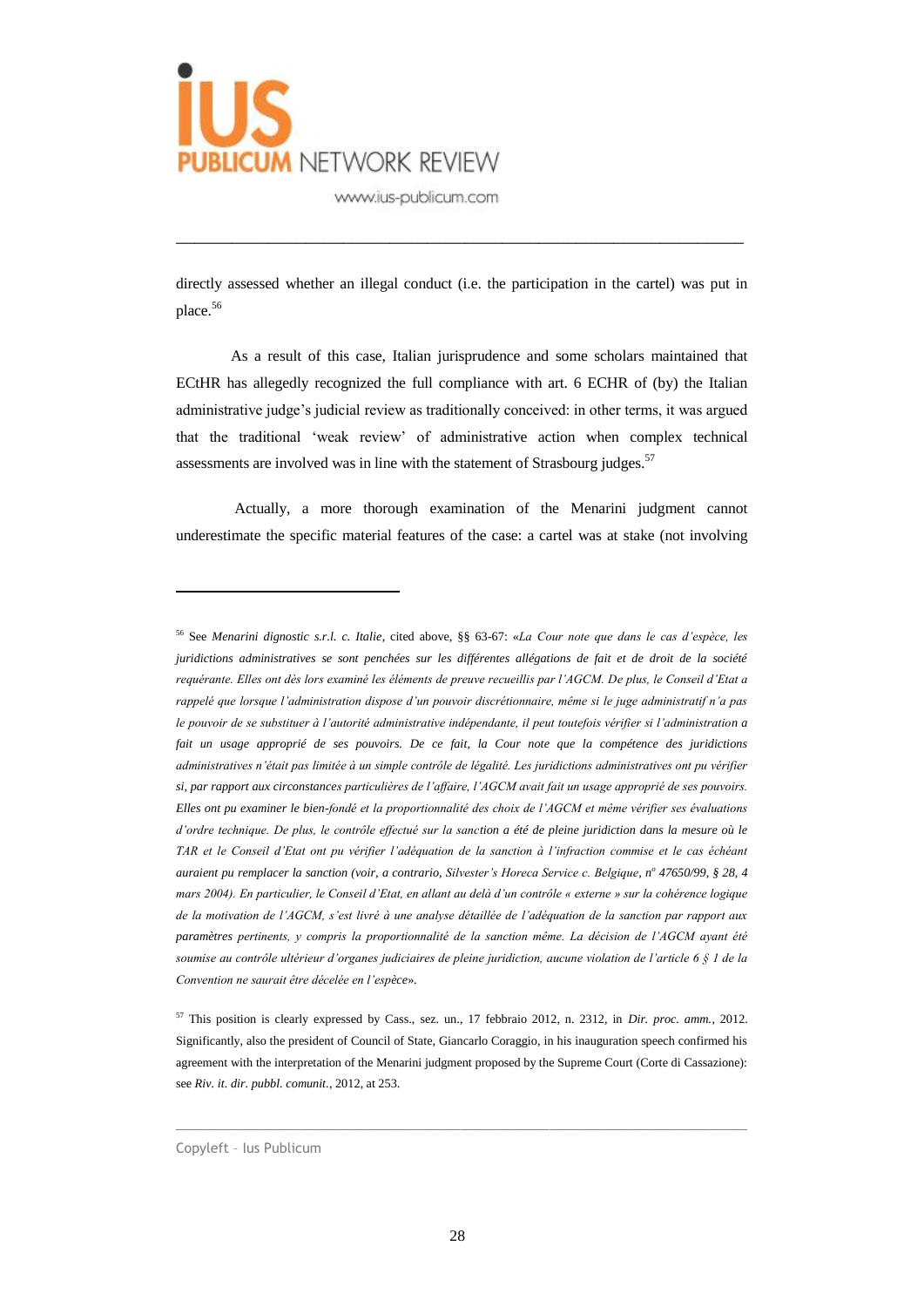

technically complex facts) and the administrative court was simply required to assess the degree of participation of an undertaking to the cartel. This type of issues is commonly fully reviewed by Italian administrative judges, since they are deemed as mere factual issues, as opposed to discretional matters.<sup>58</sup> Indeed, these factual circumstances relate to the very object of the ascertainment carried out by the antitrust authority (i.e., the verification of the anticompetitive behavior), and therefore, wherever in principle excluded from any review of legitimacy (even where without any technical complexity) such a review would be totally ineffective.

\_\_\_\_\_\_\_\_\_\_\_\_\_\_\_\_\_\_\_\_\_\_\_\_\_\_\_\_\_\_\_\_\_\_\_\_\_\_\_\_\_\_\_\_\_\_\_\_\_\_\_\_\_\_\_\_\_\_\_\_\_

We can well suppose that, on the contrary, in relation to a point really considered as "administrative merits" by the administrative case-law (as, for example, the identification of the relevant market that administrative courts tend to consider as falling within the autonomous assessment of the antitrust authority), conclusions by the ECtHR court would have been different: in such a scenario, in fact, the appellant could have claimed a breach of the full jurisdiction principle.

By contrast, based on the above mentioned judgment of the ECHR court and, most of all, from the concerned national judgments, the relevant facts regarded, essentially, the degree (and perhaps the existence) of cooperation by Menarini to the cartel, as opposed to the existence of anticompetitive effects.

In other words, the issues at stake fully matched the ones commonly reviewed by the judges. For instance, criminal judges commonly address this type of questions whenever a crime is contested to more coauthors.

The restrictive reading of the Menarini judgment, therefore, shows the difficulties that our scholars encounter in accepting the idea of «*full jurisdiction*».

 $\_$  ,  $\_$  ,  $\_$  ,  $\_$  ,  $\_$  ,  $\_$  ,  $\_$  ,  $\_$  ,  $\_$  ,  $\_$  ,  $\_$  ,  $\_$  ,  $\_$  ,  $\_$  ,  $\_$  ,  $\_$  ,  $\_$  ,  $\_$  ,  $\_$  ,  $\_$  ,  $\_$  ,  $\_$  ,  $\_$  ,  $\_$  ,  $\_$  ,  $\_$  ,  $\_$  ,  $\_$  ,  $\_$  ,  $\_$  ,  $\_$  ,  $\_$  ,  $\_$  ,  $\_$  ,  $\_$  ,  $\_$  ,  $\_$  ,

<sup>58</sup> For example, see, recently, Cons. Stato, sez. VI, 20 maggio 2011, n. 3013, in *Giustizia-amministrativa.it*  (http://www.giustizia-amministrativa.it).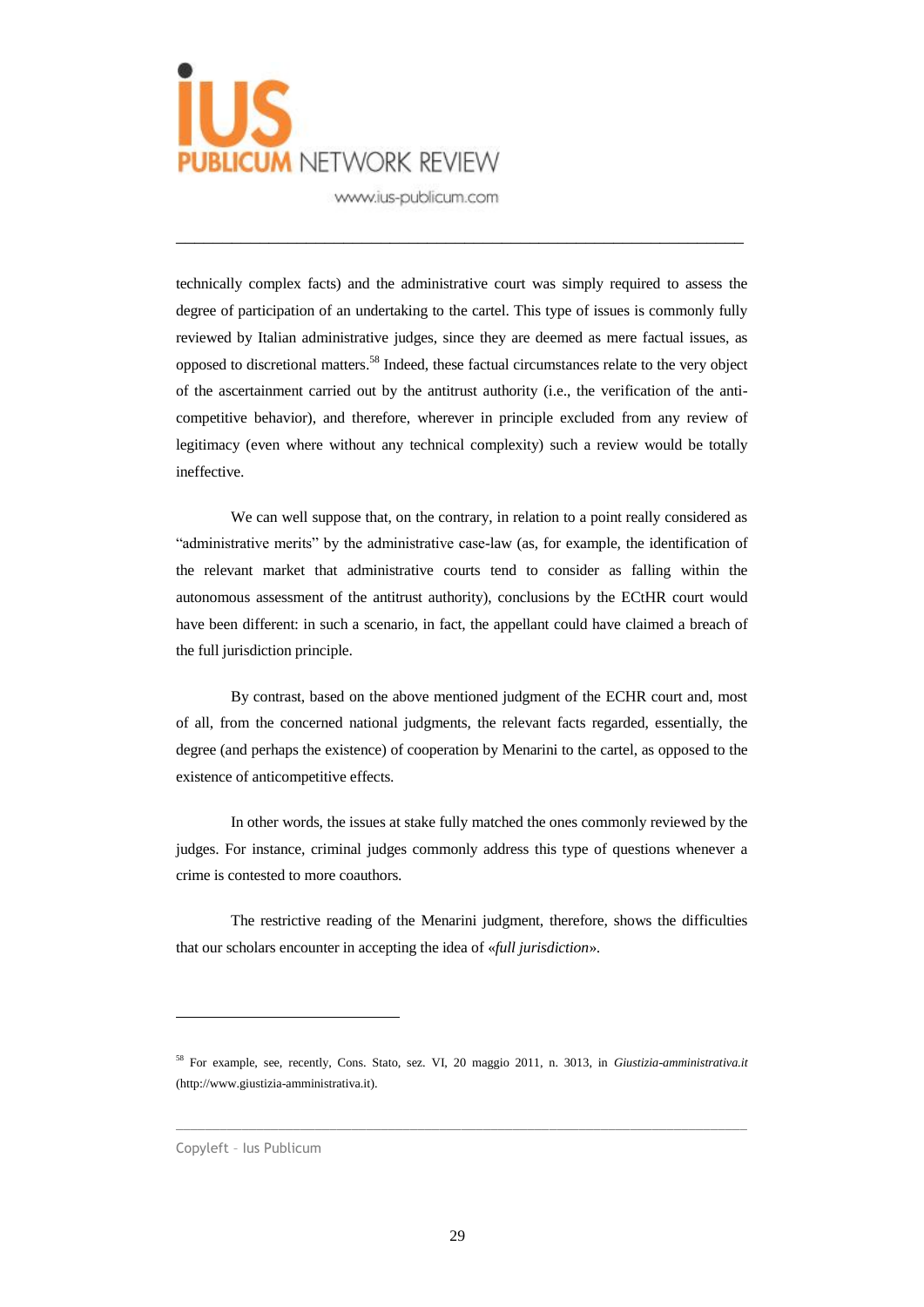

Indeed, the leading opinion in Italian case-law and among scholars is that of a significant degree of deference (just consider, for example, the latest judgments issued by Supreme Court).<sup>59</sup>

\_\_\_\_\_\_\_\_\_\_\_\_\_\_\_\_\_\_\_\_\_\_\_\_\_\_\_\_\_\_\_\_\_\_\_\_\_\_\_\_\_\_\_\_\_\_\_\_\_\_\_\_\_\_\_\_\_\_\_\_\_

In particular, in Italy, the very distinction between administrative discretion (*i.e.* the power conferred to public administration to compare the various interests -either public or private- and, finally, decide which of them has to prevail) and, respectively, technical one (that regards complex choices that do not involve public interest) is far from clear, at least in terms of judicial treatment.<sup>60</sup>

 $\overline{a}$ 

 $\_$  ,  $\_$  ,  $\_$  ,  $\_$  ,  $\_$  ,  $\_$  ,  $\_$  ,  $\_$  ,  $\_$  ,  $\_$  ,  $\_$  ,  $\_$  ,  $\_$  ,  $\_$  ,  $\_$  ,  $\_$  ,  $\_$  ,  $\_$  ,  $\_$  ,  $\_$  ,  $\_$  ,  $\_$  ,  $\_$  ,  $\_$  ,  $\_$  ,  $\_$  ,  $\_$  ,  $\_$  ,  $\_$  ,  $\_$  ,  $\_$  ,  $\_$  ,  $\_$  ,  $\_$  ,  $\_$  ,  $\_$  ,  $\_$  ,

<sup>59</sup> With particular regard to sanctioning procedures, see, lately, Corte di Cassazione, *Grand Chamber*, 20 January 2014, no 1013 according to which the definition of the relevant market (in order to inflict an antitrust fine) is a matter of administrative merits that the judge can know only from the point of view of reasonableness and legitimacy (for a comment on this ruling see B. Gilberti, 'Sulla pienezza del sindacato giurisdizionale sugli atti amministrativi. Annotazioni a Corte di Cassazione, Sezioni Unite, 20 gennaio 2014, n. 1013', *Dir. proc. amm.*, 2014, 1057). More in general, for a complete analysis of the latest judgments, see G. Sigismondi, 'Giudizio amministrativo e valutazioni riservate: alla ricerca di un punto di equilibrio', *Foro it.*, 2014, III, at 177.

<sup>&</sup>lt;sup>60</sup> In Italy, the clear distinction between administrative discretion and technical assessments was clarified by M.S. Giannini, *Il potere discrezionale della pubblica amministrazione* (Milano, 1939); on this path see, more recently, V. Cerulli Irelli, 'Note in tema di discrezionalità amministrativa e sindacato di legittimità', *Dir. proc. amm.*, 1984, at 463; F. Ledda, 'Potere, tecnica e sindacato giudiziario sull'amministrazione pubblica', in *Studi in memoria di Vittorio Bachelet*, II, *Amministrazione e garanzie* (Milano, 1987) at 247, 307; F. Benvenuti, 'Introduzione al tema', in V. Parisio (ed.), *Potere discrezionale e controllo giudiziario* (Milano, 1998), at 1; F.G. Scoca, 'Sul trattamento giurisprudenziale della discrezionalità', *ibidem*, at 107, e Id., 'La discrezionalità nel pensiero di Giannini e nella dottrina successiva', *Riv. trim. dir. pubbl.*, 2000, at 1045; N. Paolantonio, *Il sindacato di legittimità sul provvedimento amministrativo* (Padova, 2000) at 319; S. Baccarini, 'Giudice amministrativo e discrezionalità tecnica', *Dir. proc. amm.*, 2001, at 80; A. Police, *Il ricorso di piena giurisdizione davanti al giudice amministrativo. Contributo alla teoria dell'azione nella giurisdizione esclusiva* (Padova, 2001), II, at 408 ss.; A. Travi, 'Il giudice amministrativo e le questioni tecnico-scientifiche: formule nuove e vecchie soluzioni', *Dir. pubbl.*, 2004, at 439; G. D'Angelo, 'Giudice amministrativo e valutazioni tecniche dopo la l. 21 luglio 2000, n. 205', *Dir. amm.*, 2005, at 659.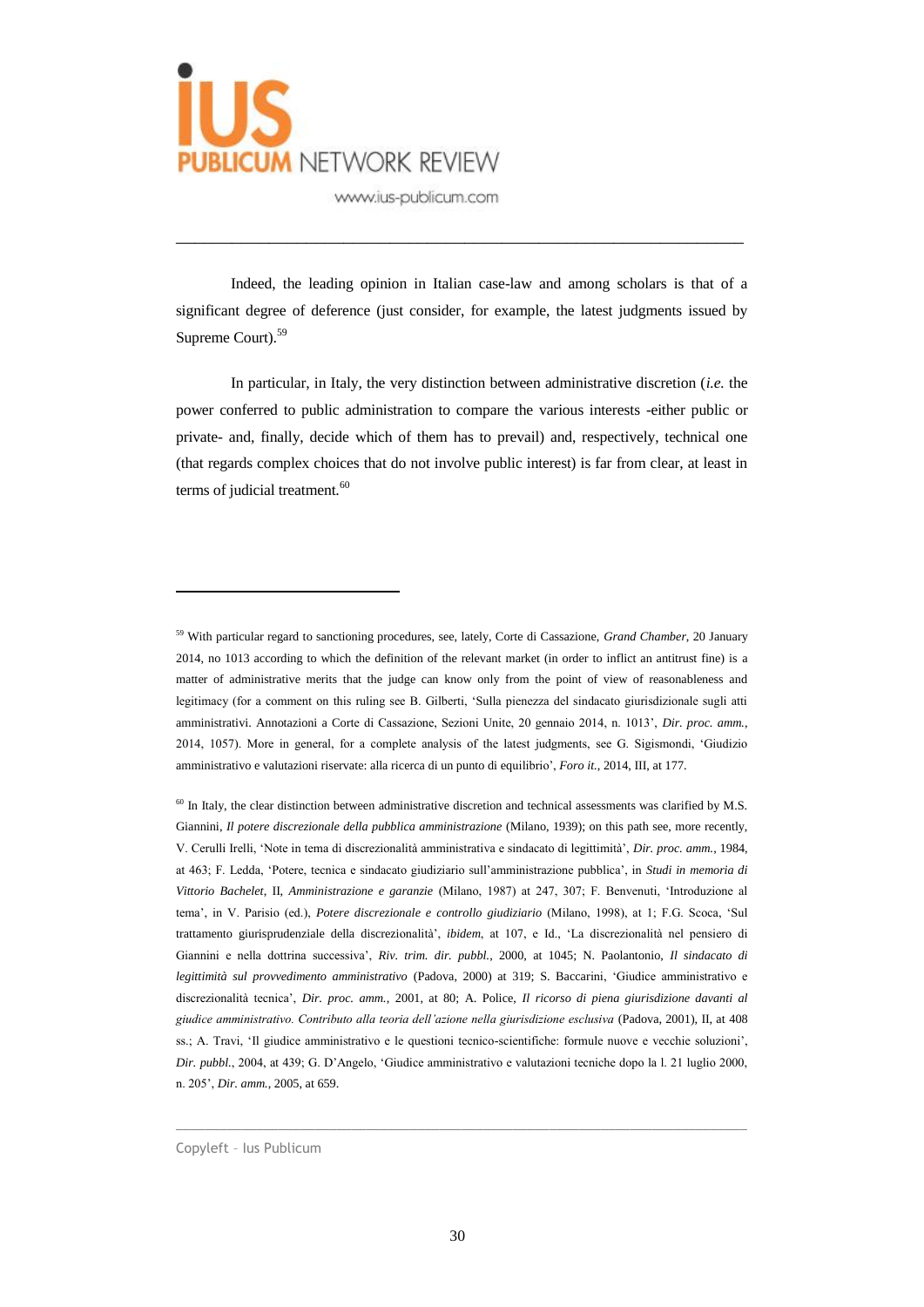

In both cases, the Courts recognize the existence of an area of administrative (or technical) 'merits' which cannot be directly reviewed.<sup>61</sup>

\_\_\_\_\_\_\_\_\_\_\_\_\_\_\_\_\_\_\_\_\_\_\_\_\_\_\_\_\_\_\_\_\_\_\_\_\_\_\_\_\_\_\_\_\_\_\_\_\_\_\_\_\_\_\_\_\_\_\_\_\_

For these reasons, the position of the Strasbourg court in the *Grande Stevens* case could be disappointing, where it held that the Corte d'Appello exercised a full jurisdiction review that was capable of curing, *ex post*, the deficits of the previous sanctioning administrative procedure.

In truth, in this case no discretionary powers were actually at stake, and thus the judge was in a position to exercise a complete review of the fine inflicted: nevertheless, as noted in the dissenting opinion by judges Karakaş and Pinto de Albouquerque, the Italian court showed to totally share Consob's findings.

Anyway, this approach, although not very persuasive and even a bit superficial, is not *per se* in contrast with the «*full jurisdiction*» canon. «*Full jurisdiction*», obviously, does not mean that Courts have always to disagree with the administrative findings, but that they need to be really prepared to substitute their view to the one expressed by the administration, whenever they disagree.

Indeed, the intrinsic "shareability" of the outcome of the national judgment is something completely different from the issue of the depths of the judicial review: a «*full jurisdiction*» may be well exercised even by a court that, erroneously, agreed with the opinion expressed by the administration.

 $\_$  ,  $\_$  ,  $\_$  ,  $\_$  ,  $\_$  ,  $\_$  ,  $\_$  ,  $\_$  ,  $\_$  ,  $\_$  ,  $\_$  ,  $\_$  ,  $\_$  ,  $\_$  ,  $\_$  ,  $\_$  ,  $\_$  ,  $\_$  ,  $\_$  ,  $\_$  ,  $\_$  ,  $\_$  ,  $\_$  ,  $\_$  ,  $\_$  ,  $\_$  ,  $\_$  ,  $\_$  ,  $\_$  ,  $\_$  ,  $\_$  ,  $\_$  ,  $\_$  ,  $\_$  ,  $\_$  ,  $\_$  ,  $\_$  ,

<sup>&</sup>lt;sup>61</sup> The argument that complex technical assessments can be assimilated to discretionary choices, supported for a long time in the past by both case law and scholars [see O. Ranelletti, *Principi di diritto amministrativo* (Napoli, 1912) at 365, and A. Raselli, *Studi sul potere discrezionale del giudice civile* (Milano, 1975); see further V. Bachelet, *L'attività tecnica della pubblica amministrazione* (Milano, 1967)] has been recently reaffirmed with new considerations by some scholars: see F. Cintioli, *Giudice amministrativo, tecnica e mercato. Poteri tecnici e "giurisdizionalizzazione"* (Milano, 2005); F. Volpe, 'Discrezionalità tecnica e presupposti dell'atto amministrativo', *Dir. amm.*, 2008, at 791; G.C. Spattini, 'Le decisioni tecniche dell'amministrazione e il sindacato giurisdizionale', *Dir. proc. amm*, 2011, at 133.